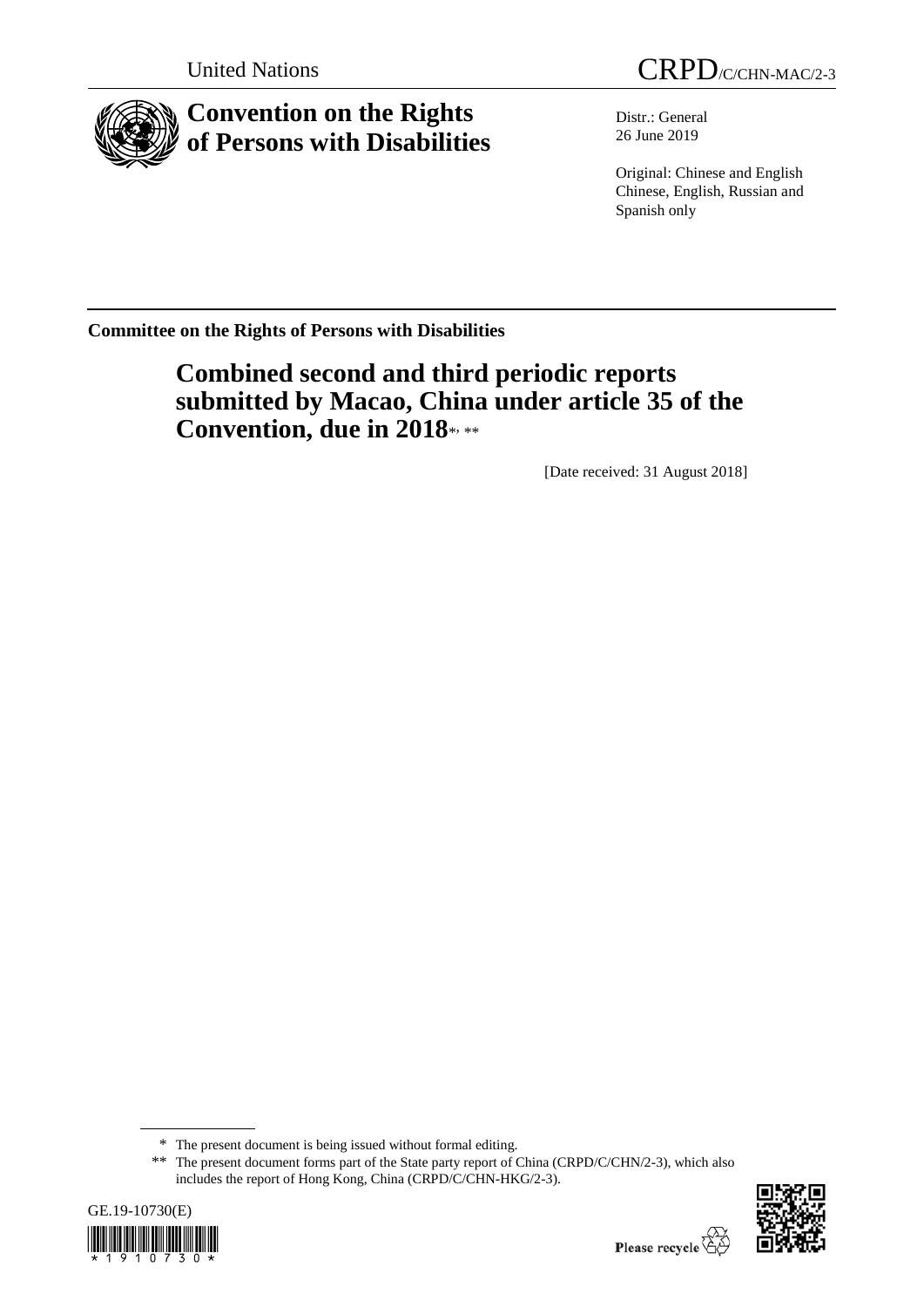# **I. Introduction**

1. The present report is the combined second and third periodic reports that the Macao Special Administrative Region of the People's Republic of China (MSAR) is going to submit to the United Nations Committee on the Rights of Persons with Disabilities (Committee) in relation to the implementation of the Convention on the Rights of Persons with Disabilities (Convention) in the MSAR. The period covered by the content of the Report is from 1 January 2010 to 31 December 2017.

2. The report was prepared with reference to the guidelines (CRPD/C/2/3) adopted by the Committee and the guidelines by the Human Rights Committee regarding the format and content of reports to be submitted by State Parties to international human rights treaty bodies (HRI/GEN/2/Rev.6), with the information provided by the relevant departments and entities of the MSAR, including the commissions regarding human rights affairs. It is worth mentioning that regarding the Recommendation in paragraph 99 of the Committee's concluding observations, the MSAR Government has carried out a public consultation on the compilation of the report covering all sectors of society, including non-governmental organisations (NGOs) and stakeholders related to the affairs of persons with disabilities, to propose comments and suggestions on the content of the report.

3. Whenever appropriate, the third part of China's Core Document (HRI/CORE/CHN.MAC/2010) and the relevant information of the parts concerning the MSAR covered in China's latest reports on human rights treaties and the relevant documents could be referred to the International Convention on the Elimination of All Forms of Racial Discrimination (ICERD) Convention on the Rights of the Child (CRC), the Convention on the Elimination of All Forms of Discrimination against Women (CEDAW), the Convention against Torture and Other Cruel, Inhuman or Degrading Treatment or Punishment (CAT), the International Covenant on Economic, Social and Cultural Rights (ICESCR) and the International Covenant on Civil and Political Rights (ICCPR), Their contents remain unchanged unless there are different observations in the report.

4. The information and data provided in the report mainly focus on the changes in law and measures related to the MSAR's actual development within the period covered in the report and will be presented in a summarised and updated form. The Committee's recommendations in its concluding observations will be addressed under the respective provisions of the Convention.

# **II. Implementation of General Provisions of the Convention (Articles 1–4)**

# **Legal Protection in the MSAR**

5. Personal dignity, equal rights and non-discrimination are protected by the Basic Law of the MSAR of the People's Republic of China (BL). Its Article 38(3) expressly stipulates that persons with disabilities shall be taken care of and protected by the MSAR. Decree-Law 33/99/M on Regime of Disability Prevention, Rehabilitation and Social Integration of Persons with Disabilities establishes the basis for policies on prevention of disability and treatment, rehabilitation, social participation and inclusion of persons with disabilities.

6. Persons with disabilities can appeal or complain to the Legislative Assembly (LA) or the Commission against Corruption (CCAC) if their rights are infringed or they can resort to the administrative authority or the Court by means of administrative, civil or criminal proceedings for the protection of their legitimate rights and interests and the acquirement of remedy.

7. In general, the content regarding the MSAR's legal protection system stated in the initial report remains valid.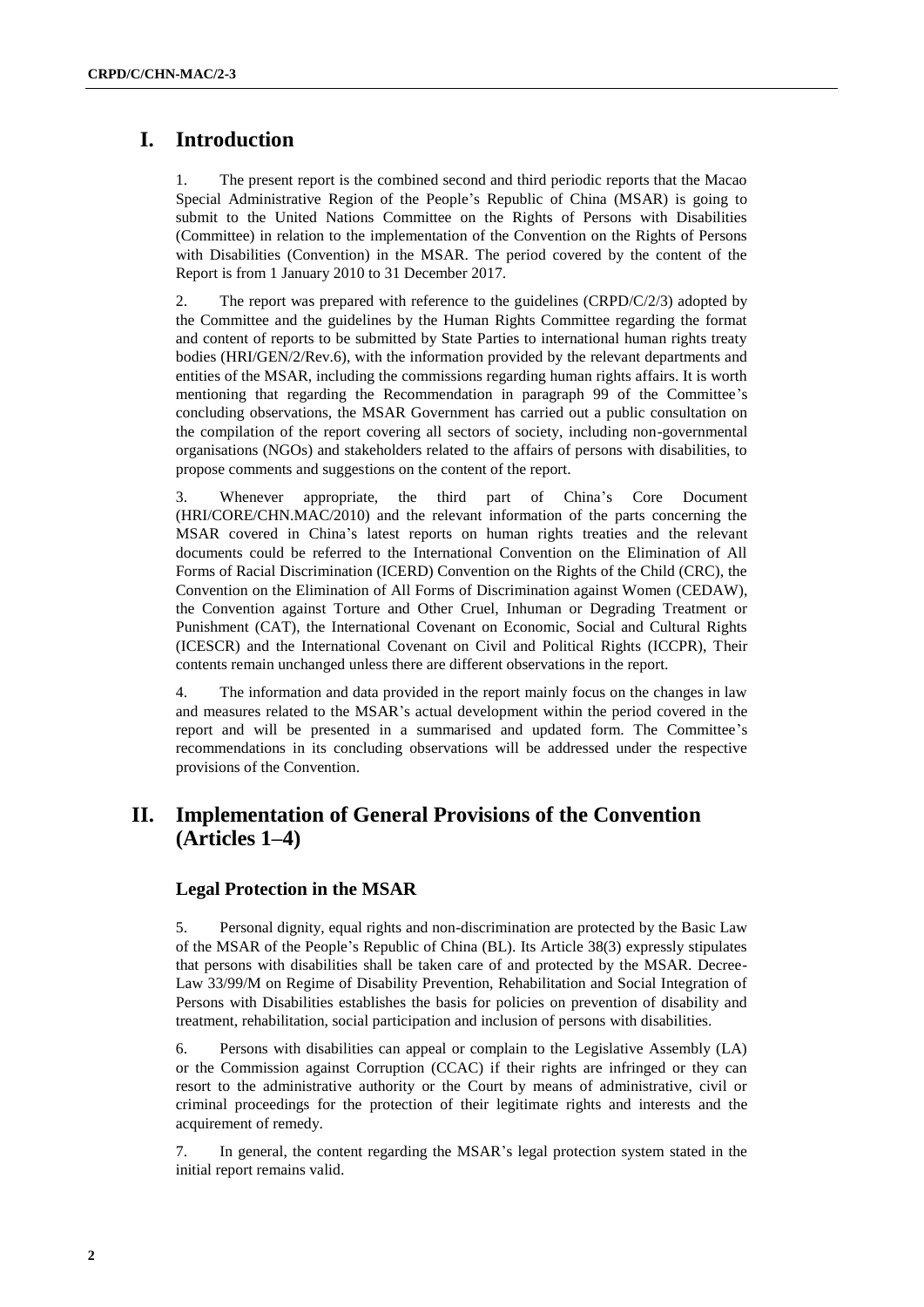8. Overall, the MSAR has achieved considerable progress at different levels in the protection of human rights. At the legislative level, Law 9/2011 on Regime of Disability Allowance and Free Health Care Services, Administrative Regulation (AR) 3/2011 on Assessment System of the Type and Degree of Disability, Registration and Issuance of the Disability Card, Law 2/2016 on Preventing and Combating Domestic Violence and Law 10/2017 on the Tertiary Education System Law have been adopted. Furthermore, the Macao Criminal Code (MCC) has been amended, establishing "sexual harassment" an autonomous crime and reinforcing the protection for children (Law 8/2017); the strengthening of the legal aid system (Law 13/2017) and the introduction of the Ten-Year Non-Tertiary Education Development Plan (2011–2020) and the Ten-Year Rehabilitation Programme Plan (2016–2025) (Ten-Year Plan) should also be underlined. The MSAR Government has also adopted measures for the promotion of gender equality and the support of vulnerable persons, such as persons with disabilities, children and women, and has launched dissemination and training activities for the dissemination of human rights, as well has carried out public consultations on major policies and legislative projects.

9. As regards the support for persons with disabilities, it is particularly worth mentioning that Law 9/2011establishes a system on the grant of disability allowance to MSAR permanent residents with disabilities and provides free health care services.

10. Nonetheless, the MSAR is aware that there is still room for improvement and the Government will continue to allocate resources for the full implementation of the Convention.

#### **Assessment System of the Type and Degree of Disability, Registration and Issuance of the Disability Card**

11. In order to implement Law 9/2011, AR 3/2011 has been adopted to regulate the types and degrees of disabilities and their corresponding criteria for assessment. Additionally, Order of the Secretary for Social Affairs and Culture (SSAC) 45/2011, as amended by Order of the SSAC 104/2017, establishes Instruments and Methods for Classification of the Types and Degrees of Disability; Order of the Chief Executive (CE) 251/2011 sets forth the Formalities and the documents required for the application for Disability Allowance, the amount of allowance and the forms of issue. Between 2011 till 2017, there was approximately a total of 18,000 applicants for the disability assessment services.

12. Pursuant to the MSAR law, a person with disability is defined as a person who, by reasons of, congenital or acquired, loss or anomalism of psychological, intellectual, physical or anatomical structure or function susceptible of causing capability restrictions, may be in a disadvantaged situation that hinders his/her participation in normal activities, taking into account the age, gender and main social indicators (Article 2 of Decree-law 33/99/M).

13. Article 2 of AR 3/2011 classifies disability into 6 types and further defines them, namely, visual impairment, hearing impairment, speech impairment, physical disability, intellectual disability and mental disability and disability is classified into four degrees according to its degree of severity: mild disability, moderate disability, severe disability and very severe disability.

14. The applications for the Disability Assessment Registration Cards have to be made by persons with disabilities or their legitimate representatives or other people (under special circumstances) on their behalf. After receiving an application, the Social Welfare Bureau (SWB) must assess the applicant according to the criteria set up in the Annex of AR 3/2011 and pursuant to the Instruments and Methods for Classification of the Types and Degrees of Disability, with the assistance of other entities whenever necessary for determining the type and degree of the applicant's disability. If the interested party does not agree to the result of the assessment, he/she may request for a review. If the SWB accepts the request for review, the Review Panel will conduct a review and submit its recommendation to the Director of the SWB for a final decision. If the interested party does not agree to the final decision, he/she may appeal to the Court (Articles  $3(1)$  and  $(5)$ ,  $4(1)$  to  $(3)$ ,  $10$ ,  $12$  to  $14$  of AR 3/2011).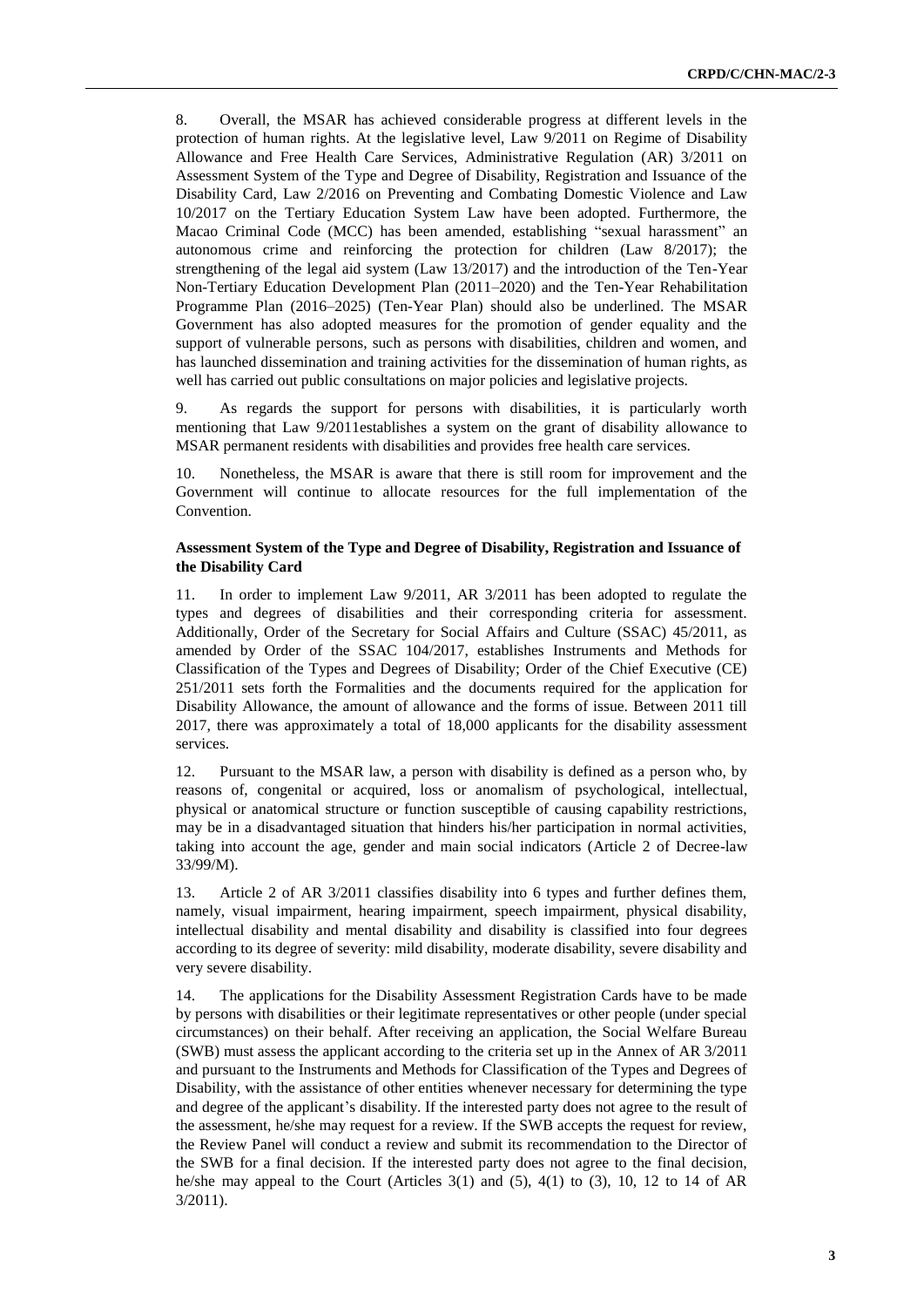15. The Disability Assessment Registration Cards are issued by the SWB, with a maximum of 5-year validity. They must contain the identification information of persons with disabilities as well as their types and degrees of disabilities. Nonetheless, if the related status of disability is considered to be irreversible, the period of validity could exceed 5 years (Articles 7(2) and 8 of AR 3/2011).

#### **Rehabilitation Services – Ten-Year Rehabilitation Programme Plan 2016–2025**

16. In order to implement the Convention, the Incheon Strategy of the United Nations Economic and Social Commission for Asia and the Pacific (ESCAP) and Decree-law 33/99/M, the MSAR Government established a cross-departmental research team in 2013 for researching on, coordinating, following up and evaluating the whole development plan of the MSAR's assistance for the rehabilitation and integration into the community of the persons with disabilities.

17. After the team had referred to the international development trend and advanced experience, analysed the rehabilitation services in Macao and the living conditions of the persons with disabilities and listened to the comments of persons with disabilities, their families and rehabilitation organisations, it formulated the Ten-Year Plan in 2016. The Plan underwent a public consultation for the opinions of different sectors of society.

18. The Ten-Year Plan was introduced, covering 13 service areas: disability prevention and diagnosis, medical rehabilitation, pre-school training and nurseries, education, employment and vocational rehabilitation, residential care, community support, social security, the development of self-help organisations for persons with disabilities, accessible construction (passages, facilities and transportation, information and the application of communication technology), recreational and cultural activities and public education. There are approximately 350 short-term (2016–2017), mid-term (2018–2020) and long-term (2021–2025) action plans, with the aim of stimulating the social integration of persons with disabilities by systematically promoting the sustainable development of rehabilitation services through the system.

19. The MSAR Government has been paying great attention to the Ten-Year Plan, which is led and which promotion is supervised by the CE whereas the Commission for Rehabilitation Affairs (CRA), composed of 15 representatives of relevant NGOs, is responsible for monitoring the execution of the Plan, expressing opinions and proposing recommendations for improvement.

20. In practice, Order of the CE 394/2016 established a Cross-Departmental Steering Task Force (Steering Task Force) for the organisation, coordination and facilitation of the implementation of the Ten-Year Plan. The Steering Task Force consists of the heads of the government departments, which are in charge of the affairs related to persons with disabilities in different areas, and it is headed by the SSAC and by the Director of the SWB. Additionally, there are Cross-Departmental Task Forces responsible for coordinating and launching cross-departmental cooperation projects in accordance with the instructions of the Steering Task Force.

21. Since the implementation of the Ten-Year Plan, all the departments have completed the 155 tasks of the first phase (2016–2017) on schedule and are implementing the 125 mid-term (2018–2020) measures in order. The aforementioned measures cover: medical, employment, community support, living, education and other areas and have attained a certain level of achievements. Detailed information will be provided in the concerned provisions of this report.

#### **Competent Entities in the MSAR and Their Cooperation with Society**

22. Being responsible for the promotion of the rehabilitation policies and ensuring the participation of persons with disabilities in them, the MSAR Government and NGOs have always been partners for cooperation.

23. At present, there are several commissions for the protection of rights and interests of persons with disabilities or other vulnerable groups as their aim, including the Council for Social Welfare (AR 33/2003), the Commission for Senior's Citizen Affairs (Order of the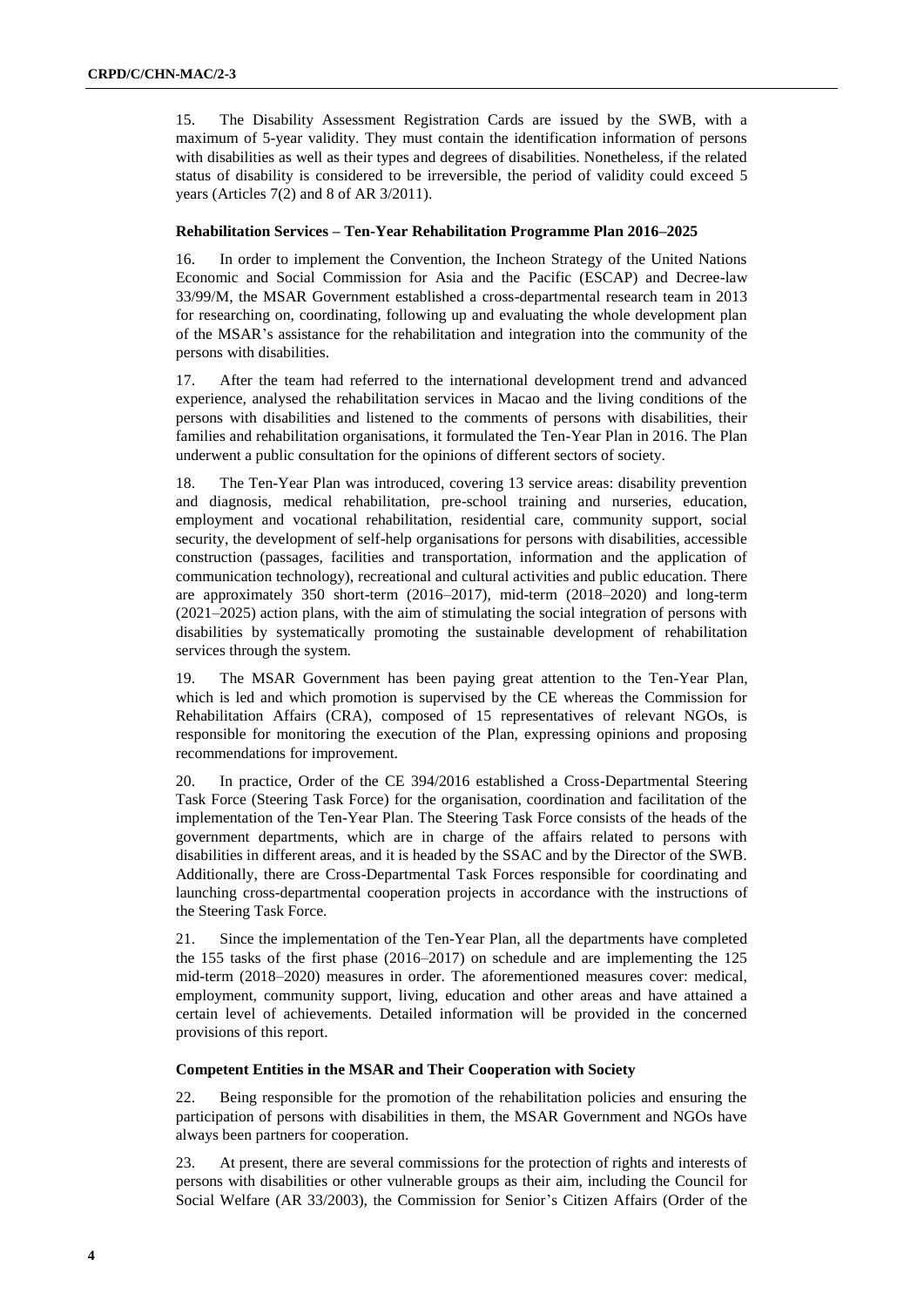CE 307/2007), the CRA (Order of the CE 239/2008) and the Commission for Women and Children Affairs (CWCA) (AR 27/2016). The MSAR Government has been encouraging NGOs to directly participate in public affairs and assist the Government with the formulation and implementation of policies through their participation in the relevant commissions. A human rights inter-departmental working group to follow up the implementation of human rights treaties and the UN treaty bodies' recommendations in 2016 has been also set up.

24. In order to promote the broad participation in public affairs of different sectors of society, the Normative Guidelines for Public Policy Consultation was adopted in 2011 (Order of the CE 224/2011). Throughout these years, the proposed laws and policies related to the affairs of persons with disabilities that underwent public consultations included the Framework Law of the Elderly Rights and Guarantees (2012), the Macao Youth Policy (2012), the amendment to the MCC (2015), the Protection Mechanism for the Elderly, the amendment to the Special Education System and the Ten-Year Plan (2016).

# **III. Implementation of Specific Rights**

### **Article 5 (Equality and non-discrimination)**

25. As regards the recommendations in paragraph 89 of the Committee's concluding observations, it should be reaffirmed that the principles of equality and non-discrimination are at the core of the MSAR's legal system (please refer to paragraphs 78 and 100 and the subsequent paragraphs of Part III of China's Core Document for more details).

26. Article 4 of Decree-law 33/99/M clearly stipulates that persons with disabilities shall enjoy the rights granted by law and shall have the same duties as all other persons, under conditions of full equality with the exception of the exercise or observance of those he/she is incapacitated for. Article 5(d) of the same Decree-law further stipulates that discrimination on the basis of disability should be eliminated and all the persons with disabilities should gradually have an appropriate physical environment and be provided with social and medical services, as well as to receive education, work and enjoy cultural life.

27. It is worth pointing out that in the MSAR, the CCAC also plays the role of an Ombudsman, prompting the protection of rights, freedom and individual interests and guaranteeing that the exercise of public powers abides by the criteria of justice, legality and efficiency. Law10/2000 on the Legal Framework of the CCAC, as amended by Law 4/2012, reinforces the Ombudsman's supervision powers over administrative acts, including inquiries, issuance of recommendations, and correction of illegal or unfair administrative acts, particularly those that affect the exercise of human rights.

#### **Articles 6 and 7 (Women with disabilities and children with disabilities)**

28. Apart from stipulating special care for persons with disabilities, Article 38 of the BL also acknowledges special protection for women and minors.

29. As regards legal protection for women and children, Law 8/2017 amended the MCC by including the "crime of sexual harassment" (Article 164-A), criminalising harassment acts related to sexually-involved physical contact, with 1 year's imprisonment or a fine of 120 days as the maximum penalty. Should aggravated circumstances occur (Article 171), including the circumstance in which the victim has 14 but is under 16 years of age or is incapable or has a low capacity due to illness, physical or mental deficiency, the said penalty shall be aggravated by one-third. In relation to sexual harassment whose victims are minors under 14 years of age, the new provision of the "crime of child sexual assault" (Article 166(4) (a)) is applicable, with 3 years' imprisonment as the maximum penalty.

30. In addition, Law 8/2017 also amended the relevant provisions of the MCC by establishing "child pornography" as an autonomous crime, with 1 to 8 years' imprisonment as penalty (Article 170-A) and broadening the scope of the crime of child prostitution and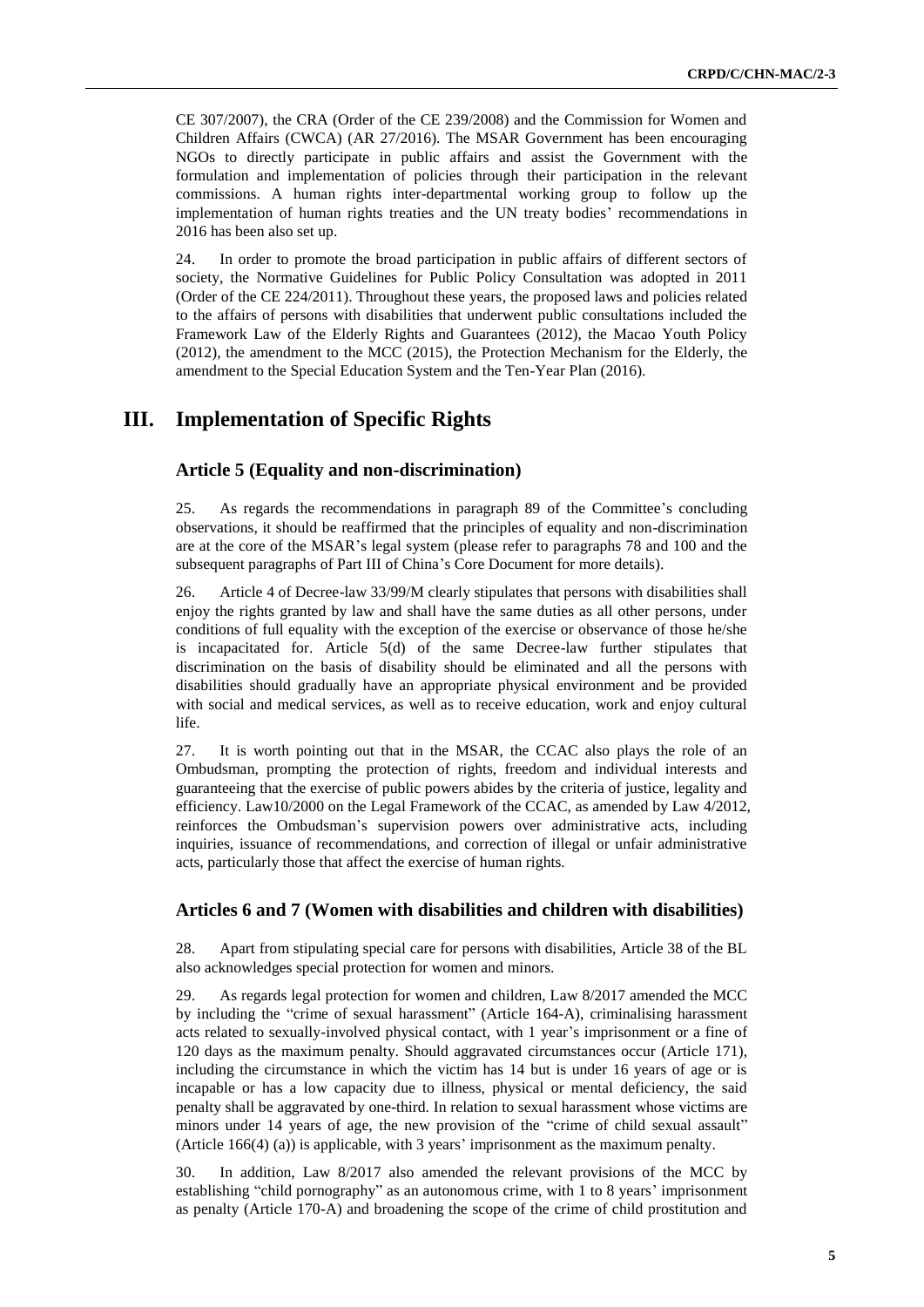other crimes of sexual self-determination aiming at reinforcing the protection for children (Articles 166, 169-A and 170).

31. Respecting the equal rights and interests of women and safeguarding children's healthy development is one of the signs of a region's development and progress. The MSAR Government included the affairs of children's rights and interests in the "Consultative Commission for Women Affairs" and changed its name to the CWCA for assisting the Government in the comprehensive development of women and childrenrelated tasks, safeguarding opportunities, rights and dignity that women and children are entitle to. This body is led by the SSAC and the Director of the SWB and is composed of the representatives of public departments in the social service, legal affairs, labour, public security, health care, culture and education areas, and 15 representatives of NGOs and publicly acknowledged outstanding members of the community (AR 27/2016).

32. Under the CWCA are the Task Force for the "Follow-Up of Macao Women's Developmental Objectives" and the "Task Force for Monitoring of Children's Rights and Interests". With Macao's actual situation as the basis, the former Task Force has "gender equality, comprehensive development" as its general objective and has set objectives for the development of women in 8 areas including "gender mainstreaming, the participation of women in decision-making, women and training in education, women and health care, the safety of women and law, women and social welfare, women and the economy, women, the media and culture". Twenty-one policy objectives are included in the stated objectives, also covering disabilities issues, with a total of 79 short-term, mid-term and long-term measures. Additionally, the "Macao Women Database" (http://database.camc.gov.mo/#/category/1) has been established and the "Macao Children Database" is being built. According to the CWCA data, there were 5,743 women with disabilities and 687 children with disabilities as of 2017.

33. The MSAR has been paying special attention to the early development of children with disabilities and has been devoted to offering conditions and special assistance which are suitable for their personal development. The principle of the best interests of the child constitutes the cornerstone for all the laws and regulations or policies related to minors.

34. In 2016, the MSAR Government established the Children Comprehensive Evaluation Centre, which is run by a cross-departmental coordination team for the provision of a one-stop comprehensive assessment service for the development of children who are 6 years old or below so as to reach the objectives of early intervention for children concerning early detection, early evaluation, early diagnosis and early treatment.

35. Furthermore, the Centre also aims at minimising the amount of time required for awaiting medical diagnoses, functional evaluation, treatment services, educational placement and social services and assisting the families in resolving the problems, which they encounter during the process. Since the establishment of the Centre, the amount of time required for the assessments has been shortened from a year to within a month in average and over 2,000 cases have been handled as of 2017.

36. In addition, in 2017, the Government established the Children Rehabilitation and Treatment Centre with an aim to follow up children's rehabilitation and treatment after their assessment in a faster and efficient manner. Since the establishment of the Centre, the amount of time required for awaiting treatment has been considerably shortened, with that for speech therapy shortened from 18 months to 6 months, that for occupational therapy shortened from 15 months to 3 months and treatment and rehabilitation training of over 2,000 times has been provided as of 2017.

37. In order to ease the treatment and training demands of 0 to 3 years old children with special needs, the SWB cooperated with the family integrated service centre, run by a NGO, and introduced service plans with life training and family, as the basis for assisting the relevant families with mastering the techniques of educating and training children at home.

38. In terms of financial assistance, the amount of allowance granted to all the children under 4 years old is correspondent to that of special disability allowance disregarding their degrees of disability (Article 7(6) of Law 9/2011 and Article 4(6) of AR 3/2011).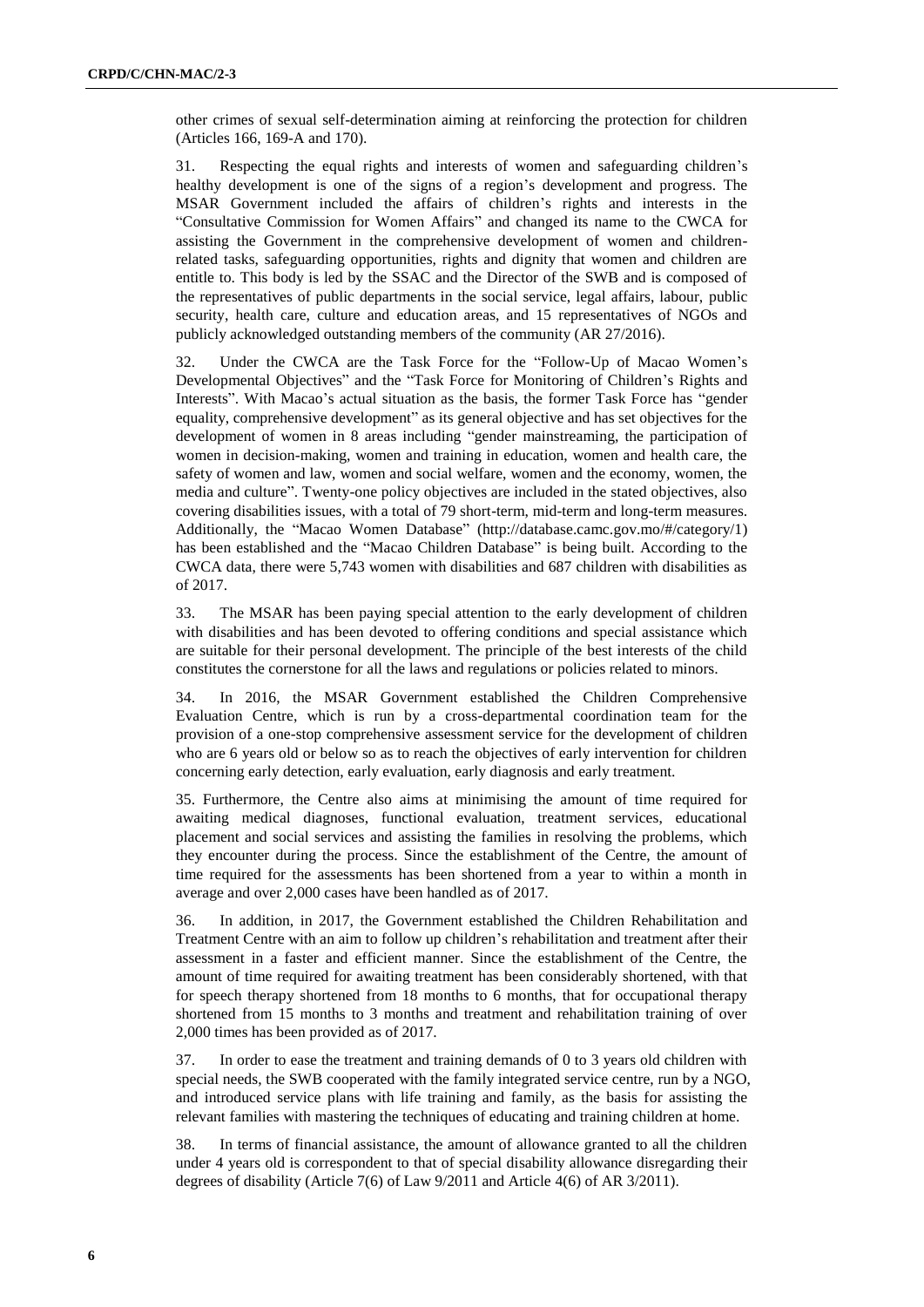#### **Article 8 (Awareness-raising)**

39. To enhance the dissemination of the rights of persons with disabilities, the SWB, the Legal Affairs Bureau (LAB), the Civic and Municipal Affairs Bureau (CMAB), the Education and Youth Affairs Bureau (EYAB), the CRA and the working group formed by individuals with disabilities launched educational campaigns related to the Convention with the slogan of "Equal Opportunities for an Inclusive Society!" for dissemination in 2010.

40. Throughout these years, apart from organising activities for the International Rehabilitation Day every year, continuously and broadly disseminating the Convention through multimedia, pamphlets, articles in relation to the rights of persons with disabilities and displaying posters in offices, the MSAR Government has also organised activities for disseminating the knowledge of the relevant law (e.g. quizzes, posters and video clips, design contests, introductory sessions for public servants), awareness campaigns at schools (e.g. exhibitions and interactive games, student counselling, sessions for teaching staff) and sponsored NGOs in the organisation of community promotion activities. The total number of participants in the relevant activities increased from 5,735 in 2012 to 24,404 in 2017 and the amount of allowance sponsored by the SWB increased from MOP\$319,030 to MOP\$704,206.

41. In 2014, the "Subsidy Scheme for Supporting Family Members with Autism/Down Syndrome and Community Education Activities" has been introduced to support institutions in their promotion of community education and family support activities.

42. As regards school, the EYAB has been subsidising counselling institutions in their organisation of activities with different themes for facilitating the healthy growth and whole-person development of students. Among these activities, the activity with the "Integration of Persons with Disabilities and the Able-bodied", as the theme, should be underscore, with 580 sessions and the participation of 29,925 person-times between 2010 and 2017.

43. For assessing the effectiveness of dissemination, the MSAR Government entrusted an academic institution to conduct an "Attitudinal Study on Macao Citizens towards Persons with Disabilities and Their Understanding of the Convention on the Rights of Persons with Disabilities" in 2015 and adopted specific strategies according to the study. These strategies included the increase of the dissemination of information regarding the Convention through the internet, the co-organisation of more promotional activities with rehabilitation institutions and schools, the increase in relevant subsidies and so forth.

44. The SWB produced pamphlets of "How to Receive Persons with Disabilities" in 2016 so that frontline staff could offer persons with disabilities appropriate assistance. Furthermore, pamphlets of the "Knowing about Barrier-Free Facilities" were produced in 2017, so as to raise public understanding and cherish assistive tools and accessible facilities for persons with disabilities.

### **Article 9 (Accessibility) and Article 20 (Personal mobility)**

45. The legal provisions regarding accessibility in the initial report are still accurate.

46. The MSAR deeply understands the great importance of the construction of a barrierfree environment for the integration of persons with disabilities into the community and has been continuously optimising barrier-free facilities at public venues, including accessible bathrooms, lifts, slopes, wheelchair pathways, route for the blind or elevating platform, keypads for the use of wheelchair users in lifts, tactile warning strips along the pathways in public places, low-levelled counter top as the design for public reception desks and so forth. Furthermore, lifts with Braille buttons and keyboards and sound signals for wheelchair users have been introduced to the majority of footbridges. Pavements are laid with tactile guide paths and there are electronic audible traffic lights for indicating crossing directions with vibrations. Additionally, in relation to public services, the provision of services to persons with disabilities will be prioritised or assistance by designated staff will be provided depending on the circumstances.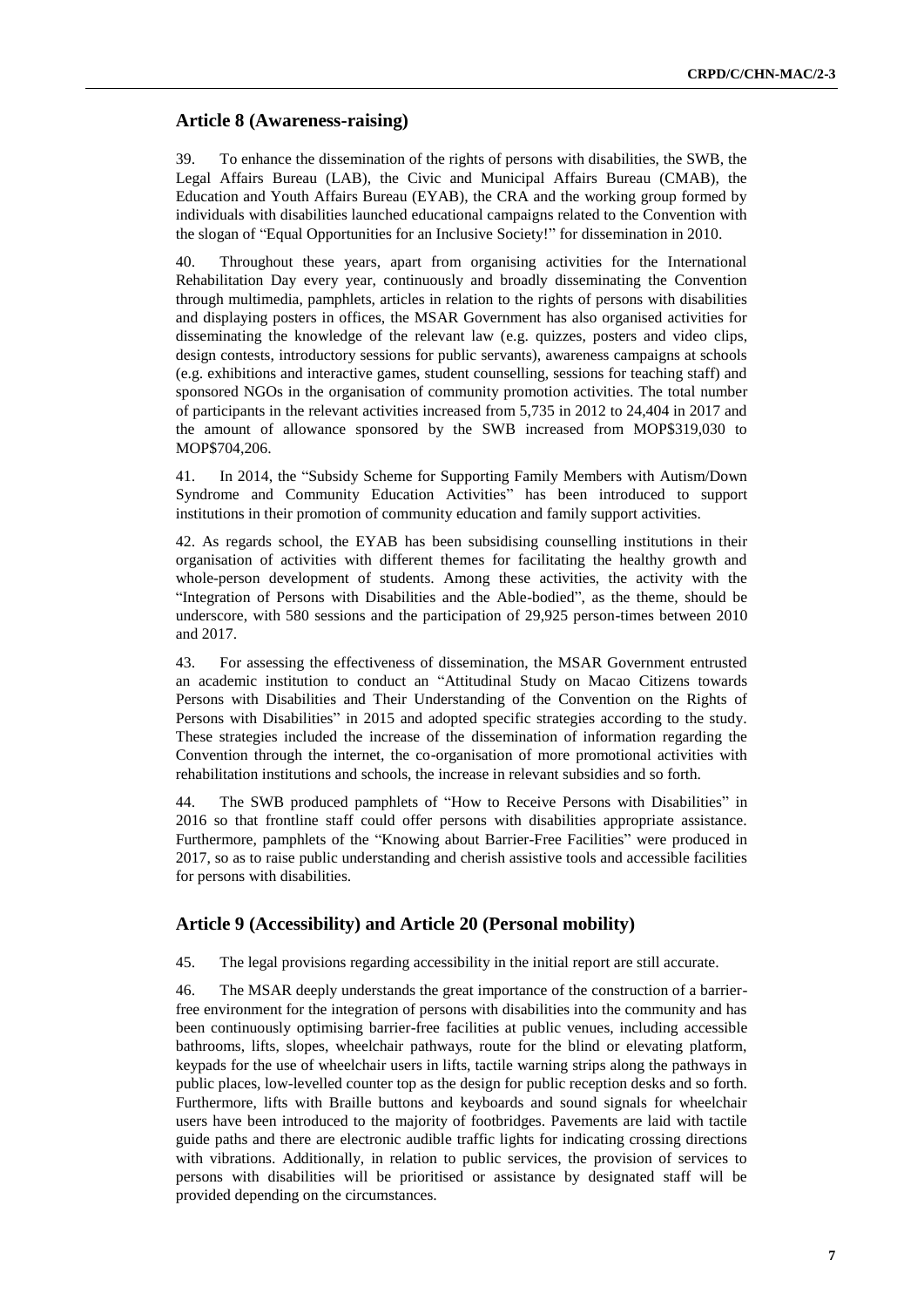47. For further optimising barrier-free facilities, the MSAR Government established a Cross-Departmental Working Group in 2016 and cooperated with NGOs and associations of persons with disabilities in the enactment of the Barrier-free Universal Design Building Guidelines of the MSAR (Guidelines) for supplementing Law 9/83/M on Elimination of Construction Barriers. The Guidelines will be implemented in 2018. All the new public constructions and government-subsidised projects were suggested to follow the Guidelines in their construction work and all the public departments were encouraged to gradually optimise barrier-free support facilities pursuant to the Guidelines.

48. In order to enhance the knowledge and execution abilities of government departments and engineering and construction professionals about the Guidelines, the SWB has been organising training and explanatory meetings. It is worth pointing out that the explanatory meetings were conducted in a barrier-free exchange manner, with the use of the Induction Loop System, sign language interpretation, stenography, magnifiers so as to enable the attendees to understand the proactive function and significance of barrier-free equipment for the social participation of persons with disabilities.

49. For the facilitation of the mobility of persons with disabilities, concerning public transportation, the contracts granted to public bus services clearly stipulates that at least 10% of their total number of operating vehicles have to be able to accommodate wheelchairs and these buses have to be marked on the outside for identification, with doors that allow easy alighting and boarding, wide enough corridors, sufficient handrails, facilities to secure wheelchairs, wheelchair transition boards and so forth.

50. The MSAR Government has progressively encouraged bus companies to replace old buses with new ones that are low-floor, low-emission and with wheelchair spaces. As of 2017, buses with wheelchair parking spaces accounted for over 50% of all operating buses while low-floor buses, over 60%. Furthermore, at least 4 designated seats should be reserved for persons with disabilities, pregnant women and others on each bus; audio-visual broadcasting facilities that provide bus route information should be installed, with visual information displayed in traditional Chinese and Portuguese, and audio broadcast in Cantonese, Portuguese, Mandarin and English.

51. In relation to taxi services, the care provided for persons with disabilities includes free transportation for the guide dogs of blind passengers and taxi drivers are obliged to assist passengers with special needs in getting on and off the taxis and placing their luggage (including their wheelchairs) in the trunks. In addition, for the benefit of passengers with needs to acquire point-to-point pick-up services through telephone, mobile applications and web pages, special taxis launched their services in 2017, with audio-taximeters and embossed cards that indicate the registration numbers of the vehicles installed inside the taxis. At present, there are 5 barrier-free taxis in the operating fleet.

52. As regards the assurance of individual mobility, a Cross-Departmental Working Group for coordinating and optimising the support system for the service of assistive tools and strengthening the dissemination of relevant information was established in 2016. The SWB has also planned to conduct a research on the demand for and planning of the service of assistive tools; introduced an assistive tool subsidising plan and cooperated with NGOs in the establishment of assistive tools resources services. At present, persons with disabilities in financial hardship may apply for subsidies for the purchase of assistive equipment or devices (Article 8(1) of AR 6/2007, the Allowance System for Individual and Family in Poverty Condition). Please refer to the following table for the situation of the issuance of the related allowance by the SWB between 2010 and 2017.

|                 | Support for Persons with Disabilities in Their Purchase of Assistive Equipment or Devices |      |                                 |      |                 |      |                 |      |  |  |  |  |  |  |  |
|-----------------|-------------------------------------------------------------------------------------------|------|---------------------------------|------|-----------------|------|-----------------|------|--|--|--|--|--|--|--|
| Year            | 2010                                                                                      | 2011 | 2012                            | 2013 | 2014            | 2015 | 2016            | 2017 |  |  |  |  |  |  |  |
| No. of Families | 19                                                                                        | 16   | 18                              | 26   | 19              | 12   |                 | 10   |  |  |  |  |  |  |  |
| No. of Persons  | 19                                                                                        | 17   | 18                              | 26   | 28              | 12   | 15              |      |  |  |  |  |  |  |  |
| Amount (MOPS)   |                                                                                           |      | 224 840 201 134 315 560 595 748 |      | 301 246 343 567 |      | 313 392 383 850 |      |  |  |  |  |  |  |  |

*Source*: SWB.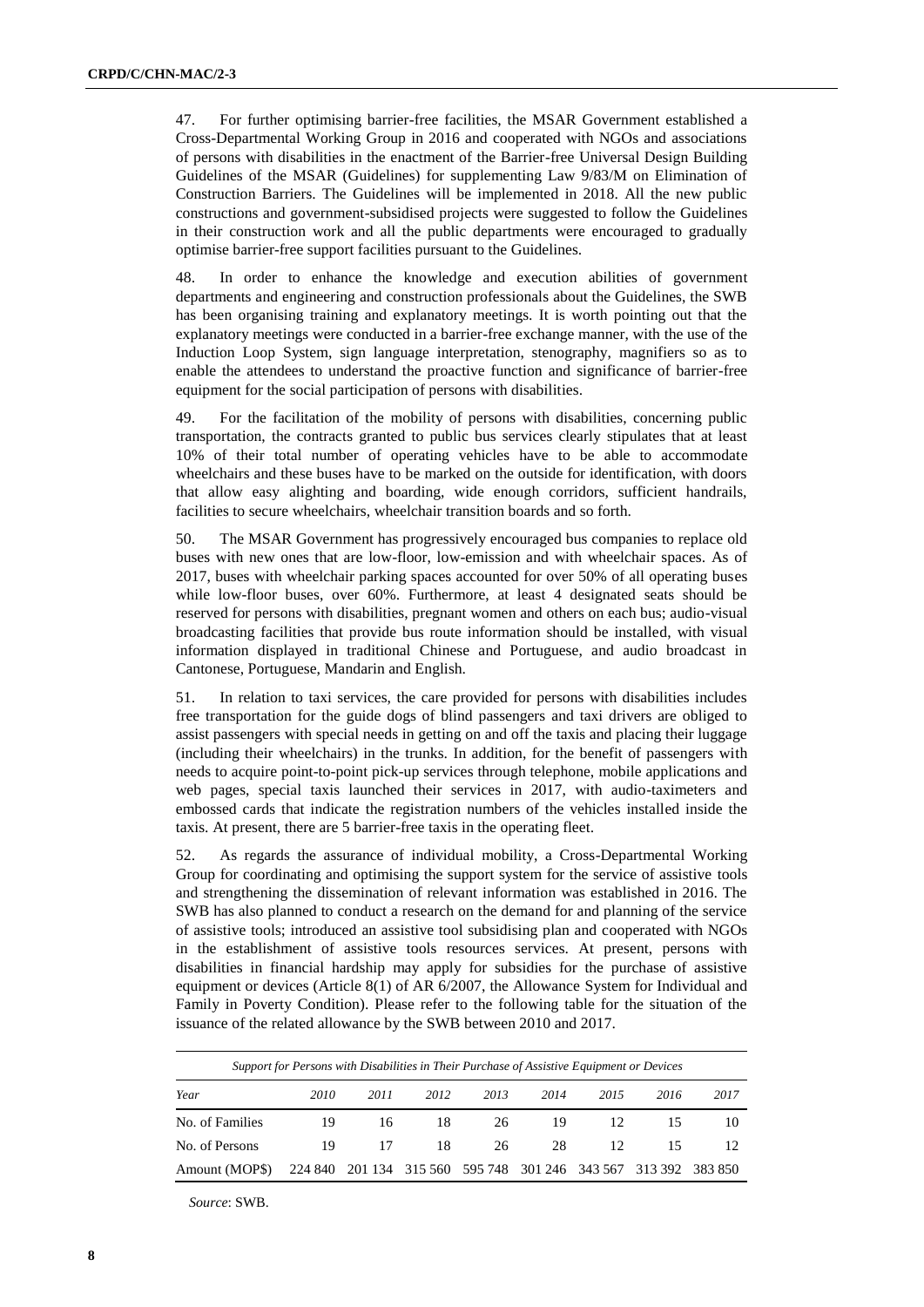# **Article 10 (Right to life) and Article 14 (Liberty and security of the person)**

53. The legal framework regarding these provisions mentioned in the initial report are still accurate.

54. Disability itself does not justify the deprivation of freedom or any other act that restricts freedom and those acts constitute criminal offences pursuant to the MCC. It is worth emphasizing that the crime of exposure or abandonment is specifically referred to persons with disabilities and the related penalty is 1 to 5 years' imprisonment. Should the perpetrator be the victim's lineal ascendant, descendant, adopter or adoptee, the penalty shall then be aggravated to 2 to 5 years' imprisonment; if the fact results in a serious harm to the physical integrity of the victim, the perpetrator shall be punished with 2 to 8 years' imprisonment and if the fact results in the death of the victim, the perpetrator shall be punished with 5 to 15 years' imprisonment (Article 135 of the MCC).

55. As mentioned in the initial report, the victims of violent crimes or their families (under the circumstances when the victims have deceased) may apply for a special subsidy even if the identity of the perpetrator of the relevant crime is unknown or the perpetrator cannot be prosecuted or sentenced (Law 6/98/M on Regulations for Protection of Victims of Violent Crimes). No application was made by a victim with disabilities between 2010 and 2017.

56. For the facilitation of persons with hearing and language impairments in their requests for assistance, the Public Security Police Force (PSPF) introduced the 24-hour Emergency SMS Service in 2015. Additionally, apart from basic barrier-free facilities and sign language interpretation services, the PSPF has installed 5 sets of communications equipment with the induction loop system at the frontline police subdivisions for better communication between police officers and persons with hearing impairment.

# **Article 11 (Situations of risk and humanitarian emergencies)**

57. The information provided in relation to this provision in the initial report is still valid.

58. In practice, in case of public accidents or natural disasters, the SWB will provide emergency assistance or shelter services and will arrange accommodation for persons with disabilities who are in need at disaster centres. Emergency and temporary accommodation is reserved for persons with disabilities who suffered from disasters or accidents by rehabilitation shelters. In addition, it is worth pointing out that the MSAR Government is formulating an evacuation plan specifically for vulnerable persons, including persons with disabilities, for ensuring that they can be evacuated safely with appropriate assistance during the occurrence of disasters.

# **Article 12 (Equal recognition before the law) and Article 13 (Access to justice)**

59. Compared to the initial report, the changes mainly concern the replacement of Decree-law 41/94/M with Law 13/2012. The adoption of the new Legal Aid System guarantees that residents (individuals or non-profit legal persons) who have financial difficulties assure their legal rights and interests in court proceedings. The Legal Aid System is also applicable to foreign workers and holders of refugee status and special permits for stay (for instance, foreign students). Correspondingly, the Legal Aid Commission, which is responsible for matters including the review and approval of applications for legal aid and the decision-making on the appointment of pro bono lawyers for the Court, was also established under AR 1/2013.

60. As regards the participation of persons with disabilities in court proceedings and investigation procedures, the support of assistive devices, interpreters, specialists can be provided for them and when necessary, the Court may allow procedural acts to take place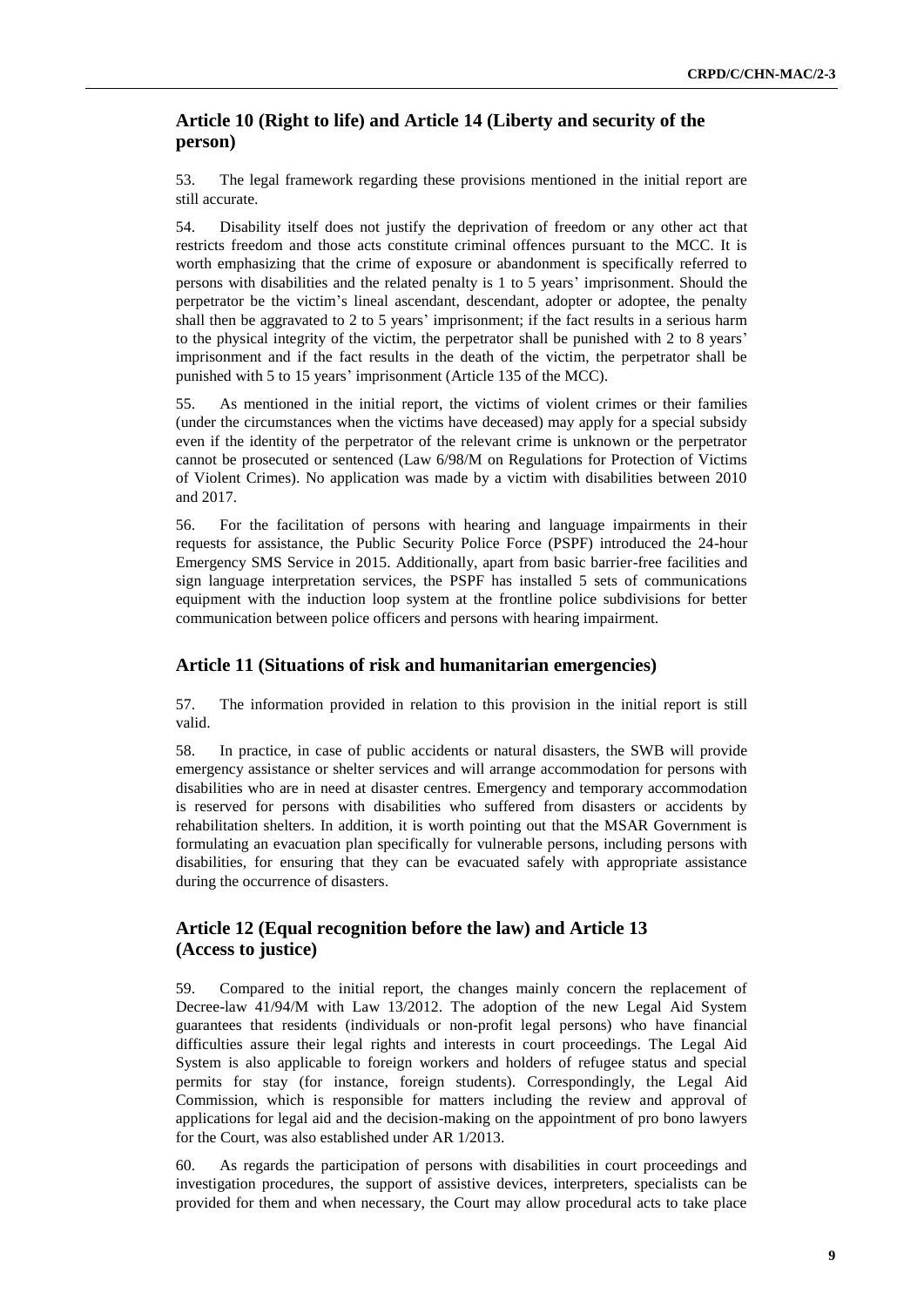outside the court or the use of other means such as: writing, telephone or direct communications with the Court instead of personal appearance in court. Furthermore, concerning criminal procedures, if the suspect is a minor or who has been suffering from sensory or intellectual or mental disability, it is mandatory to provide legal aid from lawyers (Articles 91, 482, 528, 540 and 542 of the Macao Civil Procedure Code and Articles 53(1) (d) and 83 of the MCC). Between 2010 and 2017, the Court provided sign language interpretation services for persons with disabilities 11 times and was responsible for the expenses.

61. In 2014, the Judiciary Police (JP) issued internal instructions, stipulating that if the suspect, detainee, victim or witness is a person with disabilities, information such as his/her gender, age and so forth must be recorded in the relevant file for the purpose of the investigation units' attention and provision of appropriate assistance. Moreover, instructions also established, for instance, that if a person with sensory disability is suspected of having committed a crime, once he has been declared a suspect, he must be granted lawyers' assistance.

# **Article 15 (Freedom from torture or cruel, inhuman or degrading treatment or punishment)**

62. The legal framework regarding the prohibition of torture or inhuman or degrading treatment remains unchanged and for more relevant information, the report regarding the CAT submitted by the MSAR could be referred to.

63. Decree-law 40/94/M, the Regime on the Application of Measures Depriving Personal Freedom ensures the provision of wheelchairs, walking sticks, walking aids and other medical devices for prisoners with disabilities in response to their special needs. Prisoners' physical strength, intelligence, professional abilities and preferences are considered for all the labour and vocational training.

64. The Prison has been continuously optimising its internal barrier-free configurations, including the expansion of the entrances and space of prison cells and bathrooms, the introduction of low dining tables for the convenience of wheelchair users, the addition of intercoms beside the beds and at the entrances of bathrooms for prisoners with disabilities to seek assistance, the purchase of prisoner transport vehicles with platform lifts for the benefit of prisoners with disabilities in 2014.

65. Between 2010 and 2017, the Correctional Services Bureau (CSB) organised entry and promotion training programmes for prison guards 12 times, with 336 participants and the programmes include the content of human rights conventions such as the Convention, the CAT, the ICERD and so forth.

66. No prisoner with intellectual and mental disabilities served a sentence at the Coloane Prison between 2010 and 2017, whereas there were 11 prisoners with physical or sensory disabilities; 3 of them are still serving their sentences. No case of a prisoner with disabilities complaining about having suffered from torture or cruel, inhuman or degrading treatment or punishment.

67. In the school system, the "Teacher Duty Guidelines" issued by the EYAB clearly forbids the infliction of any form of corporal punishment on students. In line with the implementation of Law 2/2016, the EYAB issued the guidelines for the "Notification Procedure for Suspected Domestic Violence Cases (Schools)" to all the schools and included in the School Operation Guidelines with the "Protection and Processing Abused Students in Assistance". Between 2010 and 2017, the EYAB handled 3 cases of corporal punishment related to students with special needs, and to the 2 cases provided the students and their families with counselling support and to the other case arranged accommodation for the student at a protected shelter.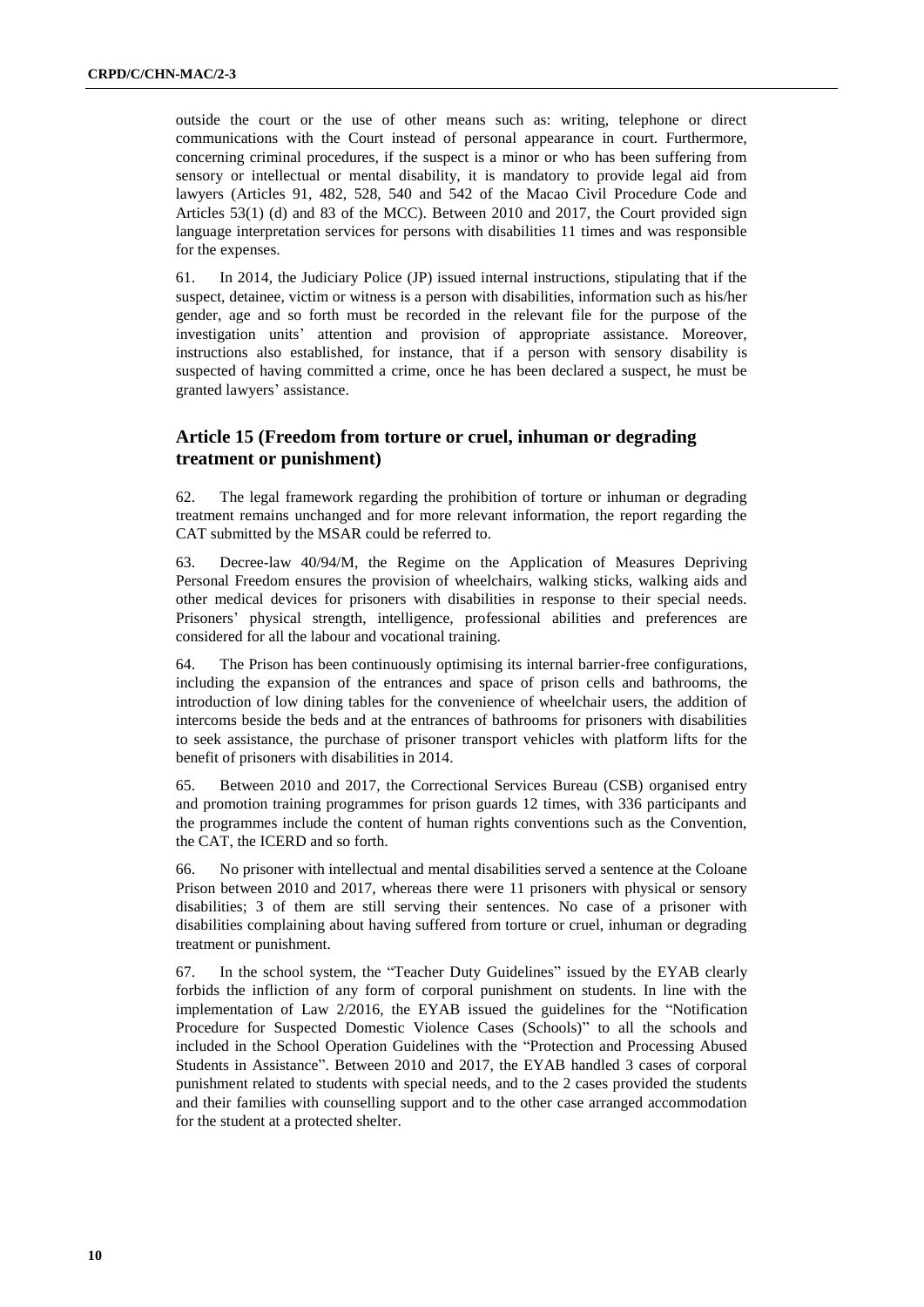#### **Article 16 (Freedom from exploitation, violence and abuse)**

68. The major change in relation to this provision is the adoption of Law 2/2016. This Law creates a legal and institutional framework by criminalising domestic violence as an autonomous crime (a public crime) and establishes the institutional framework in relation to public entities' intervention during the occurrence of domestic violence, the type of domestic violence crime and its corresponding penalty and the measures for protecting and assisting the victims.

69. It is worth emphasizing that Article 18(2) of Law 2/2016 aggravates the penalty on the infliction of domestic violence on persons with disabilities: If the victim is under the age of 14, an incapacitated or a vulnerable person due to age, pregnancy, illness and physical or mental deficiency, the penalty will then be aggravated from 1 to 5 years to 2 to 8 years' imprisonment. If the relevant act results in a serious harm to the physical integrity of the victim, the perpetrator shall be punished with 3 to 12 years' imprisonment and if it results in the death of the victim, the perpetrator shall be punished with 5 to 15 years' imprisonment.

70. In order to prevent the recurrence of domestic violence, accessory penalties can be imposed, including prohibition of any kind of contact with the victim, prohibition to stay or to have access to specific areas, such as the house of the victim or his/her family members or place of work or school, prohibition to own weapons, objects or tools that can be used for perpetrating acts of domestic violence, prohibition to perform some professional occupations (Article 19 of Law 2/2016).

71. A detailed response will be provided hereunder for the recommendations in paragraph 91 of the Committee's concluding observations.

72. Concerning dissemination, the MSAR Government organised multiple explanatory sessions on Law 2/2016 and the guidelines on the procedure of handling domestic violence cases and its relevant notification system for frontline police officers in 2016, with over 1,000 participants. Dissemination activities including the "Training Course on Handling Abused Children or Mentally Incapacitated Witnesses", the "Course on Handling Domestic Violence (Sexual Assault) Cases Involving Children", the "Training on Criminal Investigative Strategies and Procedures for Handling Suspected Child Abuse Cases", the seminars on "Domestic Violence" and the "Crimes against Sexual Freedom and Sexual Self-Determination" and so forth, were also organized in 2017, with the participation of over 1,000 medical staff, social workers, counsellors and police officers.

73. Pursuant to the aforementioned Law, the MSAR Government adopts preventive, protective, punitive and restorative measures to prevent domestic violence. The SWB is responsible for coordinating the preventive work of domestic violence, identifying the relevant dangerous situations and executing general protective measures. During the performance of their duties, public and private entities that suspect or hear about the occurrence of domestic violence are obliged to inform the SWB immediately (Articles 3, 5 and 6 of Law 2/2016).

74. Furthermore, 3 24-hour helplines specifically for domestic violence have been created: the police notification hotline, the resident helpline and the notification hotline for social service institutions. In addition, the JP has also established an activity learning room for children for helping children in domestic violence cases to describe the cases concerned in a relaxing environment.

75. Once the SWB is informed or discovers a person being violently treated, it will convene meetings with different units such as the hospital, the police, the school, the rehabilitation institution to identify the case type and the service needs and provide a safety plan, including: the report to the police or the Public Prosecutions Office (PPO); emergency placement; free medical treatment; legal consultation; the application to the Court for protective measures so as to prohibit the abuser from contacting the victim; counselling services; change of schools; assistance in employment and financial assistance.

76. Since 2017, the SWB has established the Domestic Violence Central Registration System pursuant to Article 7 of Law 2/2016 for assisting in the analyses of the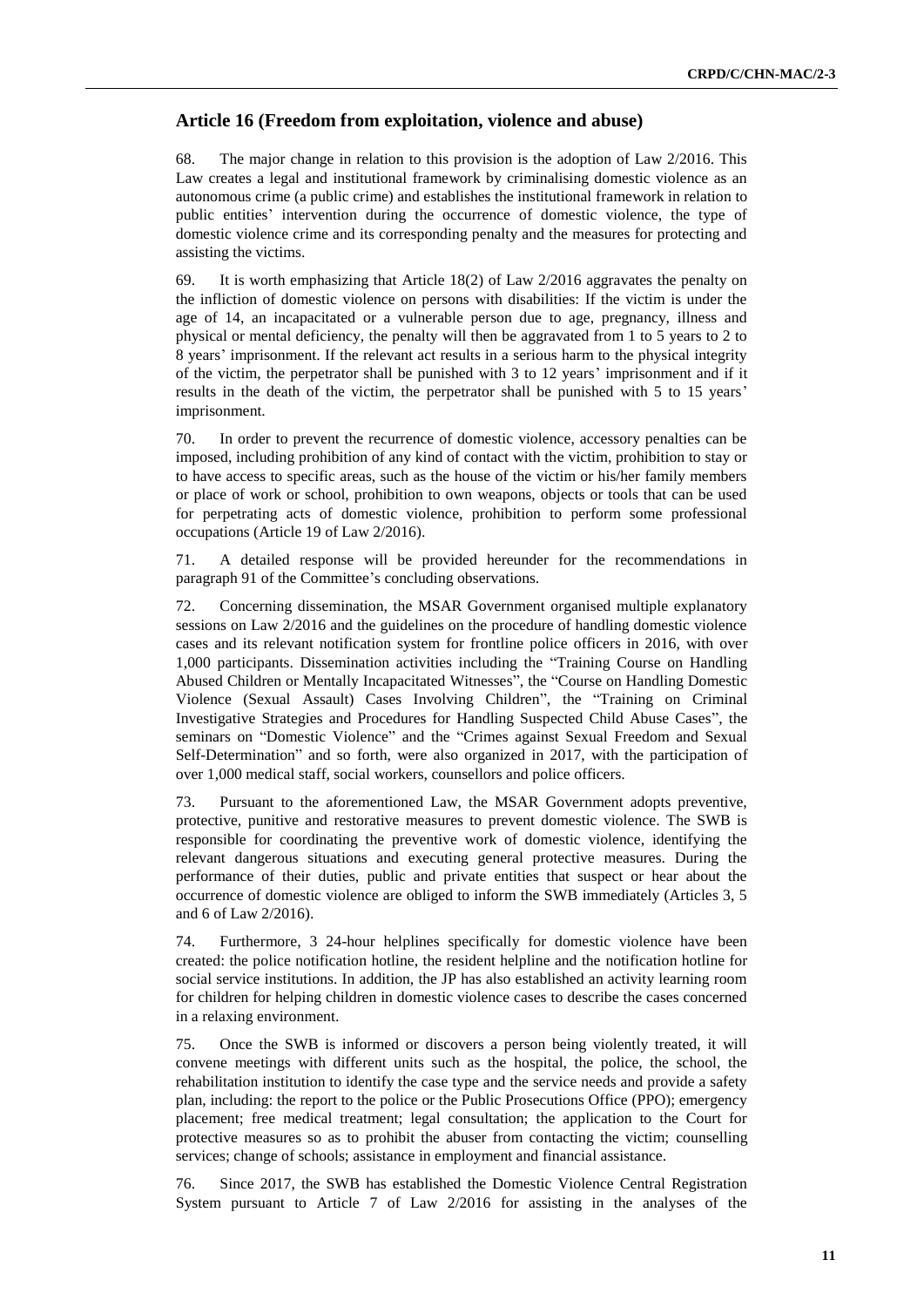characteristics and trends of the phenomenon of domestic violence and formulating corresponding preventive measures. There were 96 domestic violence cases in 2017, with 20 cases of 22 children as the victims of domestic violence, 73 cases of 73 spouses as the victims, with 1 case of 1 person with physical disability and 1 case of a person with mental disability, as victims, the other 3 cases, one involves 1 elderly as the victim and the other 2 cases involved 3 other family members as the victims. The related violent behaviour mainly consisted of physical violence, with 64 cases (66.7%), 5 cases of mental abuse (5.2%), 6 cases of sexual abuse (6.3%), 2 cases of inappropriate care for children (2.1%) and 19 cases of multiple violence/abuse (19.8%).

77. Between 2010 and 2017, the police handled 2,847 violent cases that involve family members (they were not the domestic violence crime stipulated by Law 2/2016 but constitutes the crime against physical integrity). Among the cases, there were 3 cases that involved victims with disabilities, with all the 3 victims being female, 2 of them with intellectual disability and 1 with visual impairment and the perpetrators of 2 of the 3 cases were the husbands and the perpetrator of the other case was the father. Please refer to the following table for relevant statistical data.

| Violent Cases (Physical Integrity) Involving Family Members |      |      |      |      |      |      |      |      |
|-------------------------------------------------------------|------|------|------|------|------|------|------|------|
| Year                                                        | 2010 | 2011 | 2012 | 2013 | 2014 | 2015 | 2016 | 2017 |
| <b>Total No. of Cases</b>                                   | 424  | 352  | 341  | 296  | 353  | 273  | 383  | 425  |
| Spouse (No. of Cases)                                       | 296  | 260  | 258  | 203  | 241  | 207  | 275  | 312  |
| Wife as Victim (No. of People)<br>$\bullet$                 | 269  | 243  | 231  | 186  | 229  | 194  | 239  | 291  |
| Husband as Victim (No. of People)<br>$\bullet$              | 27   | 17   | 27   | 17   | 12   | 13   | 36   | 21   |
| Other Family Members Involved (No. of Cases)                | 128  | 92   | 83   | 93   | 112  | 66   | 108  | 113  |
| Victim aged 18 or above (No. of<br>$\bullet$<br>People)     | 89   | 68   | 65   | 73   | 90   | 50   | 74   | 76   |
| Victim below 18 (No. of People)<br>٠                        | 30   | 16   | 11   | 8    | 15   | 8    | 28   | 51   |

*Source*: Office of the Secretary for Security (OSS).

*Remark*: Since certain cases involved the situation of mutual combat, both parties would become suspects at the same time, hence there were situations in which the numbers of victims were smaller than those of cases.

78. Since the adoption of Law 2/2016, the police handled 19 domestic violence cases. Among them, the victims of 16 cases were the wives and the rest 3 cases involved other family members (with 2 victims being minors) and none of these cases involved persons with disabilities.

79. In total, there were altogether 35 cases of criminal offences involving victims with disabilities between 2010 and 2017 (including the 3 violent cases among family members as mentioned above), with the following specific information.

|      |                                       |        | Victim                         |                         |
|------|---------------------------------------|--------|--------------------------------|-------------------------|
| Year | Type of Crime                         | Gender | Age at the Time<br>of the Case | Type of Disability      |
| 2010 | Rape                                  | F      | 25                             | Intellectual disability |
| 2011 | Rape                                  | F      | 19                             | Intellectual disability |
| 2012 | Assault against physical<br>integrity | F      | 47 (remark)                    | Mental disability       |
|      | Rape                                  | F      | 29                             | Intellectual disability |
| 2013 | Rape                                  | F      | 16                             | Intellectual disability |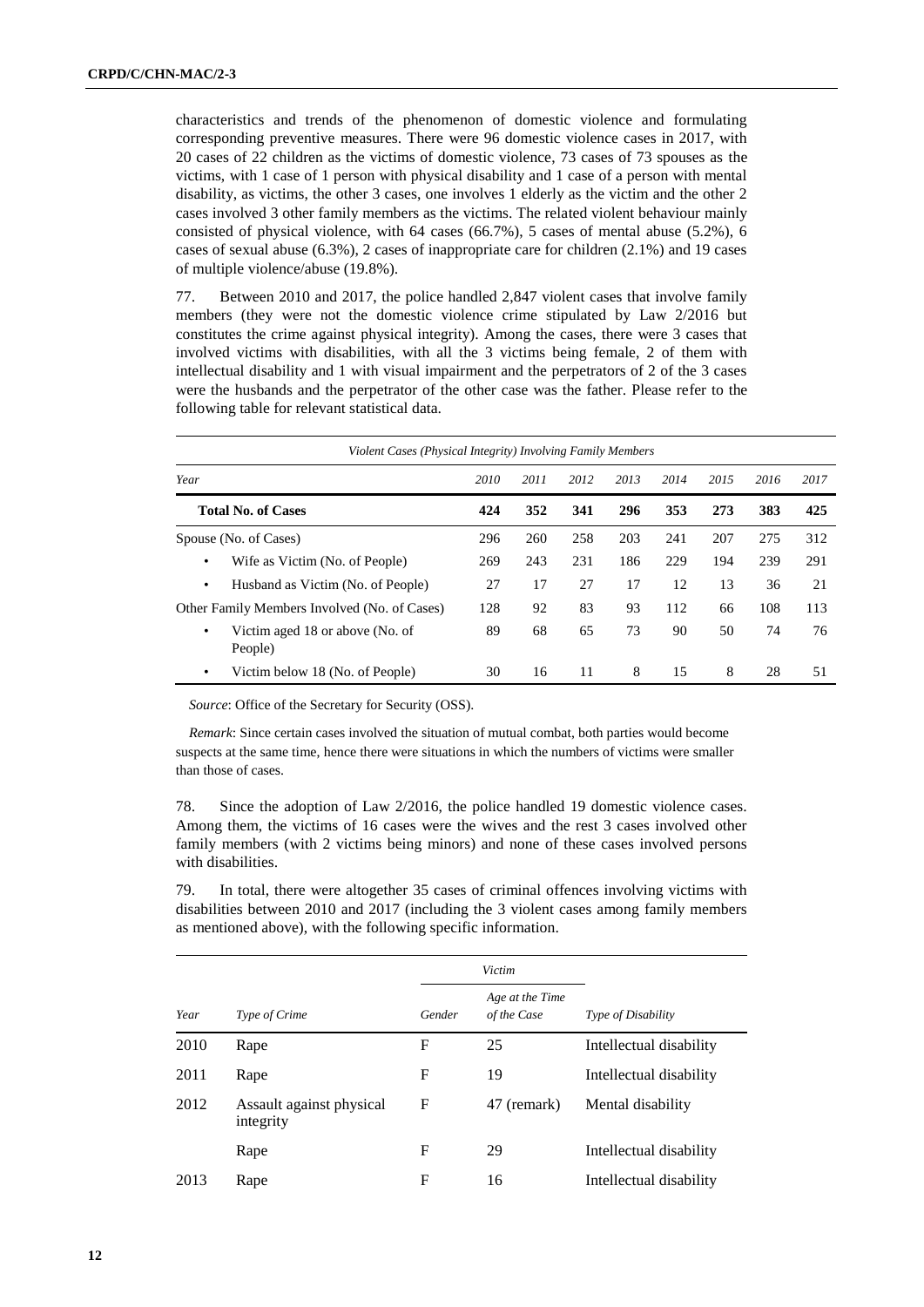|      |                                                          |        | Victim                         |                                                           |
|------|----------------------------------------------------------|--------|--------------------------------|-----------------------------------------------------------|
| Year | Type of Crime                                            | Gender | Age at the Time<br>of the Case | Type of Disability                                        |
| 2014 | Rape                                                     | F      | 30                             | Hearing impairment                                        |
|      | Rape                                                     | F      | 20                             | Intellectual disability                                   |
| 2015 | Assault against physical<br>integrity                    | F      | 27                             | Intellectual disability                                   |
|      | Assault against physical<br>integrity                    | F      | 19                             | Intellectual disability                                   |
|      | Rape                                                     | F      | 38                             | Mental disability                                         |
|      | Rape                                                     | F      | 19                             | Intellectual disability                                   |
|      | Sexual coercion/robbery                                  | F      | 19                             | Intellectual disability                                   |
| 2016 | Assault against physical<br>integrity                    | F      | 51 (remark)                    | Mental disability                                         |
|      | Assault against physical<br>integrity                    | М      | 63                             | Visual impairment                                         |
|      | Assault against physical<br>integrity                    | F      | 27                             | Intellectual disability                                   |
|      | Assault against physical<br>integrity                    | F      | 51 (remark)                    | Mental disability                                         |
|      | Assault against physical<br>integrity                    | F      | 51                             | Mental disability                                         |
|      | Assault against physical<br>integrity                    | F      | 51 (remark)                    | Mental disability                                         |
|      | Sexual abuse of persons<br>without the ability to resist | F      | 27                             | Intellectual disability                                   |
|      | Sexual abuse of persons<br>without the ability to resist | F      | 45                             | Intellectual disability                                   |
|      | Sexual abuse of persons<br>without the ability to resist | F      | 22                             | Intellectual disability                                   |
|      | Sexual abuse of children                                 | F      | 12                             | Intellectual disability                                   |
|      | Robbery                                                  | F      | 51 (remark)                    | Mental disability                                         |
|      | Robbery                                                  | F      | 38                             | Mental disability                                         |
| 2017 | Sexual abuse of children                                 | М      | 9                              | Attention deficit<br>hyperactivity disorder<br>and autism |
|      | Assault against physical<br>integrity                    | F      | 51 (remark)                    | Mental disability                                         |
|      | Assault against physical<br>integrity                    | F      | 43                             | Intellectual disability                                   |
|      | Assault against physical<br>integrity                    | F      | 32                             | Intellectual disability                                   |
|      | Assault against physical<br>integrity                    | F      | 11                             | Intellectual disability                                   |
|      | Assault against physical                                 | F      | 36                             | Visual impairment                                         |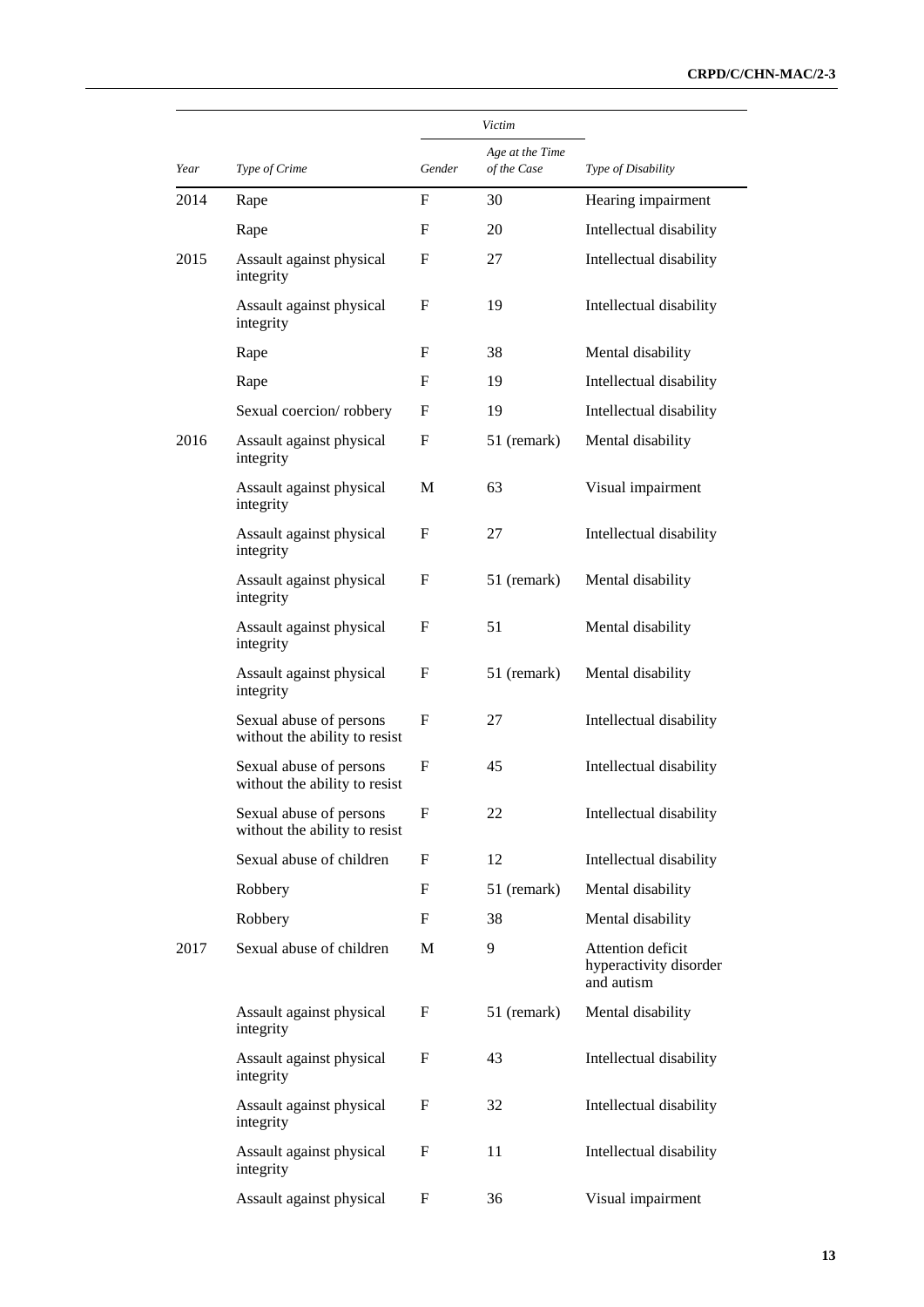|      |                                                          |        | Victim                         |                         |
|------|----------------------------------------------------------|--------|--------------------------------|-------------------------|
| Year | Type of Crime                                            | Gender | Age at the Time<br>of the Case | Type of Disability      |
|      | integrity                                                |        |                                |                         |
|      | Sexual abuse of persons<br>without the ability to resist | F      | 21                             | Intellectual disability |
|      | Sexual abuse of persons<br>without the ability to resist | F      | 33                             | Mental disability       |
|      | Sexual coercion                                          | F      | 44                             | Mental disability       |
|      | Robbery                                                  | M      | 25                             | Intellectual disability |
|      | Insult                                                   | M      | 55                             | Physical disability     |

*Source*: OSS.

*Remark*: The victims concerned were the same person.

### **Article 17 (Protecting the integrity of the person)**

80. The legal framework related to the protection of the integrity of the person remains unchanged. The performance of medical behaviour or treatment, including mandatory sterilisation and forced abortion, on persons with disabilities without any legal consent constitutes a criminal offence (Articles 136, 138, 139 and 150 of the MCC).

81. Only by conforming to the strict and objective criteria (including the assistance from a lawyer) and after undergoing judicial supervision stipulated by Decree-law 31/99/M, the Mental Health System, can the compulsory hospitalisation of people with severe mental illnesses be enforced and the decision to adopt or maintain compulsory hospitalisation can be appealed.

82. According to the information provided by the Health Bureau, there were 123 cases of compulsory hospitalisation, with 16, 10, 16, 17, 12, 8, 16 and 28 cases respectively based on the year between 2010 and 2017. There were altogether 631 cases referred to the community rehabilitation institutions by the psychiatric department, with 68, 56, 114, 77, 51, 76, 78 and 111 cases respectively by year.

#### **Article 18 (Liberty of movement and nationality)**

83. The information provided in the initial report in relation to the legal framework remains accurate.

#### **Article 19 (Living independently and being included in the community)**

84. In order to achieve the principle of rehabilitation services regarding the "participation in integration, with the community as the basis", the Comprehensive Assessment Centre for Rehabilitation Service under the SWB provides cross-professional comprehensive assessment for persons with disabilities and recommends appropriate service arrangement for the provision of adequate support for their community lives.

85. Through means including technical support, financial aid, provision of facilities or materials, the SWB supports rehabilitation institutions in their provision of services for persons with disabilities, including shelter, halfway house, early education and training centre, respite centre, daytime training centre, vocational rehabilitation and employment services centre, community outreach services, case support and counselling services, nonemergency medical and escort services, rehabilitation buses.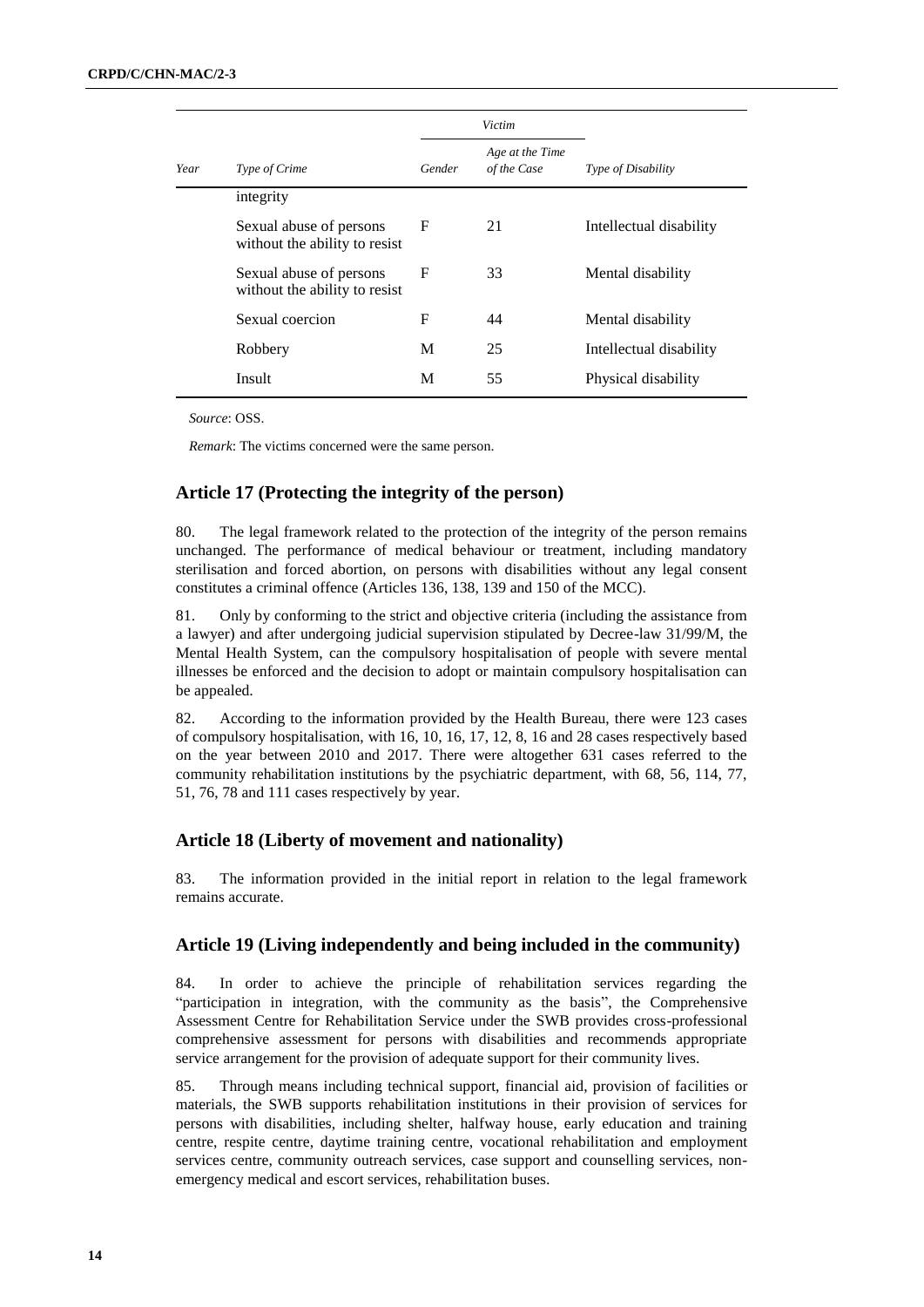86. Additionally, the SWB launched, in 2017, the optimisation work of the accessible configurations of social service facilities with the rehabilitation institutions as priorities. Furthermore, the SWB also subsidised the continued training for the employees of the stated institutions for upgrading their service quality. Between 2010 and 2017, the SWB continued to increase its subsidies for rehabilitation institutions and associations and the total amount of subsidies reached MOP\$266,308,020 in 2017 which had increased by 3.7 times compared to 2010.

87. As regards the recommendations in paragraph 93 of the Committee's concluding observations, in order to support persons with disabilities and the physically weak elderly to live in the community, the SWB has 5 home care and service support teams currently to provide services including meal delivery, home cleaning, bath assistance, escort services, laundry services, shopping, case counselling, telephone consolations, community activities, home visits and health care services at home. The relevant services were optimised in 2017 and the targets of the services have been extended from persons with mild disability to moderate disability or above. Furthermore, personal care plans will be formulated and periodic review of their statuses will be provided for them.

88. The SWB planned to set up 2 more service teams in 2018, with one of them mainly serving persons with disabilities. In addition, the people in need may utilise the home emergency call service (mainly the elderly and persons with disabilities), including the ambulance services, the contact of families, regular health care reminders. The number of users of the aforementioned service had substantially increased by 3 times between 2010 and 2017. Please refer to the following table for details.

|                     | NO. Of Users of Home Emergency Call Service and Amounts of Corresponding Subsidy |                           |
|---------------------|----------------------------------------------------------------------------------|---------------------------|
| Year                | No. of Cases Using the Service                                                   | Amount of Subsidy (MOP\$) |
| 2010                | 1 3 8 3                                                                          | 4 3 8 2 6 1 1 .50         |
| 2011                | 2 5 3 5                                                                          | 4 594 987.32              |
| 2012                | 2 7 3 4                                                                          | 4 824 491.19              |
| 2013                | 3 0 7 3                                                                          | 6 5 8 5 3 2 5 .5 8        |
| 2014                | 3 3 2 3                                                                          | 6 777 727.61              |
| 2015                | 3697                                                                             | 7 362 005.85              |
| 2016                | 4 0 4 1                                                                          | 8 611 881.97              |
| 2017                | 4 3 3 6                                                                          | 9 046 985.63              |
| <b>Total amount</b> |                                                                                  | 52 186 016.65             |

*No. of Users of Home Emergency Call Service and Amounts of Corresponding Subsidy*

*Source*: SWB.

89. In recent years, there was an increase in the quotas of services, including daytime training, vocational rehabilitation and early training, with an increase from 980 in 2010 to 1,310 in 2017 which is equivalent to a rise of approximately 34%. At present, the SWB and NGOs have co-established 2 auxiliary shelters and 1 halfway house for providing persons with mild disabilities who have basic self-care abilities with small-scale, family-style housing services so that they could learn about group life and life skills. Currently, there are 11 NGOs facilities that provide housing services for persons with disabilities and the specific situation of the use of the services is illustrated in the following table.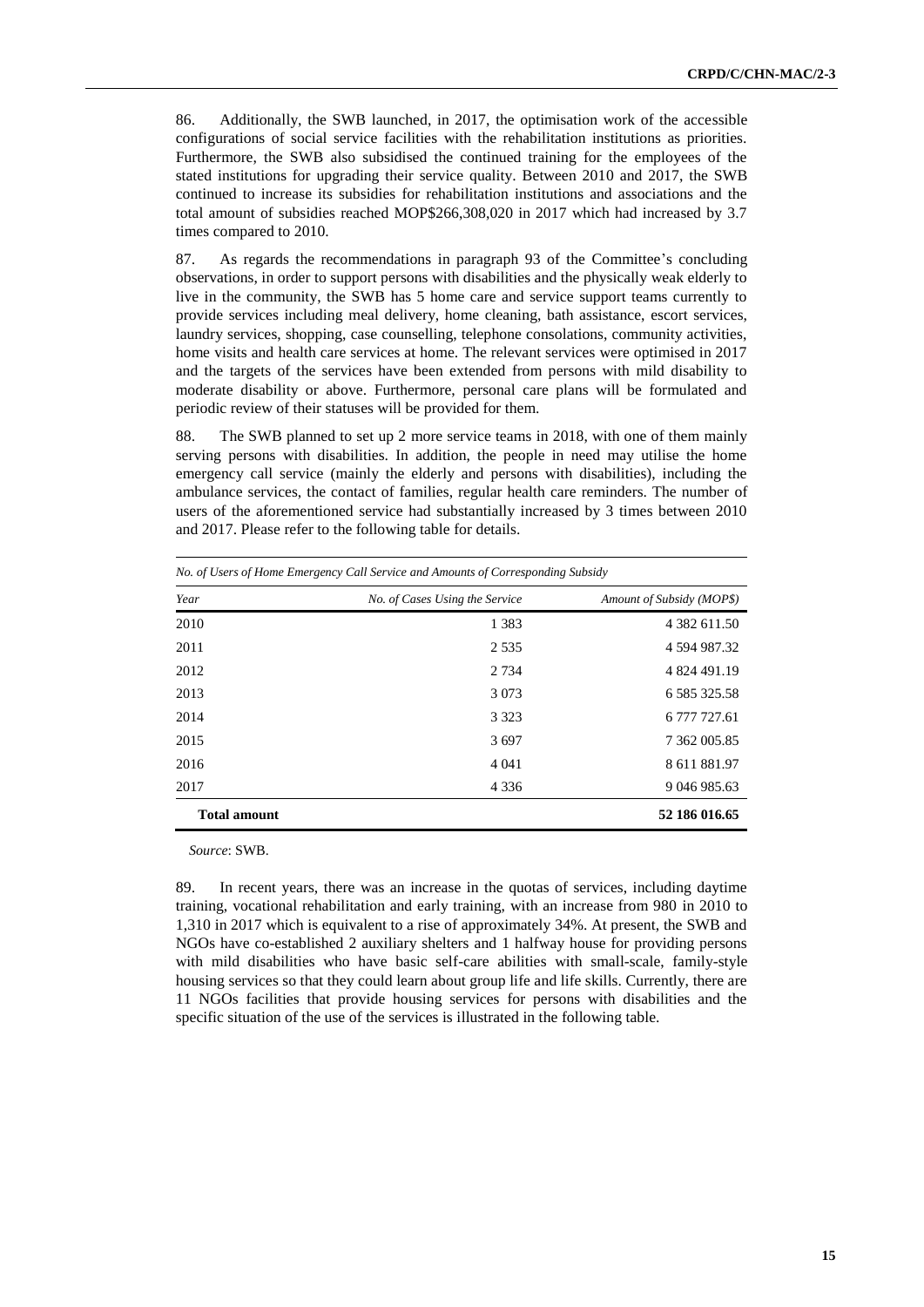#### **CRPD/C/CHN-MAC/2-3**

|                                                                                            | Housing Facilities Services for Persons with Disabilities                                                   |       |      |      |      |              |      |      |      |      |
|--------------------------------------------------------------------------------------------|-------------------------------------------------------------------------------------------------------------|-------|------|------|------|--------------|------|------|------|------|
|                                                                                            |                                                                                                             |       |      |      |      | No. of Users |      |      |      |      |
| <b>NGO Facility</b>                                                                        | Service Target                                                                                              | Quota | 2010 | 2011 | 2012 | 2013         | 2014 | 2015 | 2016 | 2017 |
| Luís Gonzaga Home                                                                          | Male, persons with intellect<br>disability or chronic mental<br>disability of 16 years or $\geq 16$         | 200   | 193  | 196  | 193  | 196          | 193  | 191  | 192  | 195  |
| Santa Margarida Centre                                                                     | Female, persons with<br>intellectual disability or chronic<br>mental disability of 16 years or<br>$\geq 16$ | 115   | 68   | 88   | 93   | 97           | 103  | 105  | 103  | 104  |
| Santa Lúcia Centre                                                                         | Female, persons with<br>intellectual disability or chronic<br>mental disability of 16 years or<br>$\geq 16$ | 58    | 49   | 44   | 48   | 49           | 48   | 48   | 48   | 53   |
| Nossa Senhora da Penha<br>Home                                                             | Persons with intellectual<br>disability or physical disability<br>between $0 - 15$                          | 28    | 26   | 24   | 22   | 24           | 25   | 26   | 14   | 18   |
| Mong-Há Residential Home                                                                   | Rehabilitators with mental<br>disability between 18-60                                                      | 39    | 11   | 7    | 21   | 31           | 26   | 20   | 25   | 21   |
| Hong Lok Services Complex<br>of Association of Parents of<br>the Mentally Handicapped      | Persons with mild or moderate<br>intellectual disability of 16<br>years or $\geq 16$                        | 24    | 17   | 17   | 21   | 19           | 19   | 19   | 20   | 17   |
| Ying Lok of the Social<br>Services Section of the<br>Methodist Church Macau                | Male, persons with moderate or<br>severe intellectual disability of<br>16 years or $\geq 16$                | 36    |      |      | 9    | 27           | 34   | 36   | 31   | 30   |
| The Starlight Residence of<br>Association of Parents of the<br><b>Mentally Handicapped</b> | Persons with mild or moderate<br>intellectual disability of 16<br>years or $\geq 16$                        | 45    |      |      |      |              | 6    | 13   | 15   | 21   |
| The Bay of the Sun of the<br>Social Services Section of the<br>Methodist Church of Macao   | Persons with moderate or<br>above intellectual disability of<br>16 years or $\geq$ 16                       | 118   |      |      |      |              |      |      | 49   | 90   |
| Programa De Auxílio -<br>Residencial Apoio Feliz                                           | Rehabilitators with mental<br>disability of 18 years or $\geq 18$                                           | 38    |      |      |      |              |      |      | 9    | 17   |
| Long Ching Centre of Fu<br>Hong Society of Macau                                           | Male, persons with moderate or<br>above intellectual disability of<br>16 years or $\geq$ 16                 | 100   |      |      |      |              |      |      |      | 10   |

*Source*: SWB

*Remark*: Quota refers to the greatest capacity whereas "-" implies inapplicability.

90. For further benefit of the mobility of persons with disabilities, the SWB expanded its rehabus services. On the one hand, the Bureau, in cooperation with NGOs, launched the rehabus services without any need to make reservations in advance in 2017; on the other hand, it subsidised institutions in their purchases of more vehicles, resulting in an increase of rehabuses from 9 in 2010 to 13 in 2017.

91. The SWB introduced the "Concessionary Scheme for Holders of Disability Registration Cards" in 2014 for the sake of coordinating and encouraging different institutions to offer privilege and convenience measures for persons with disabilities. There were over 150 units that provided more than 300 cost discounts, exemptions or prioritised services for persons with disabilities as of 2017.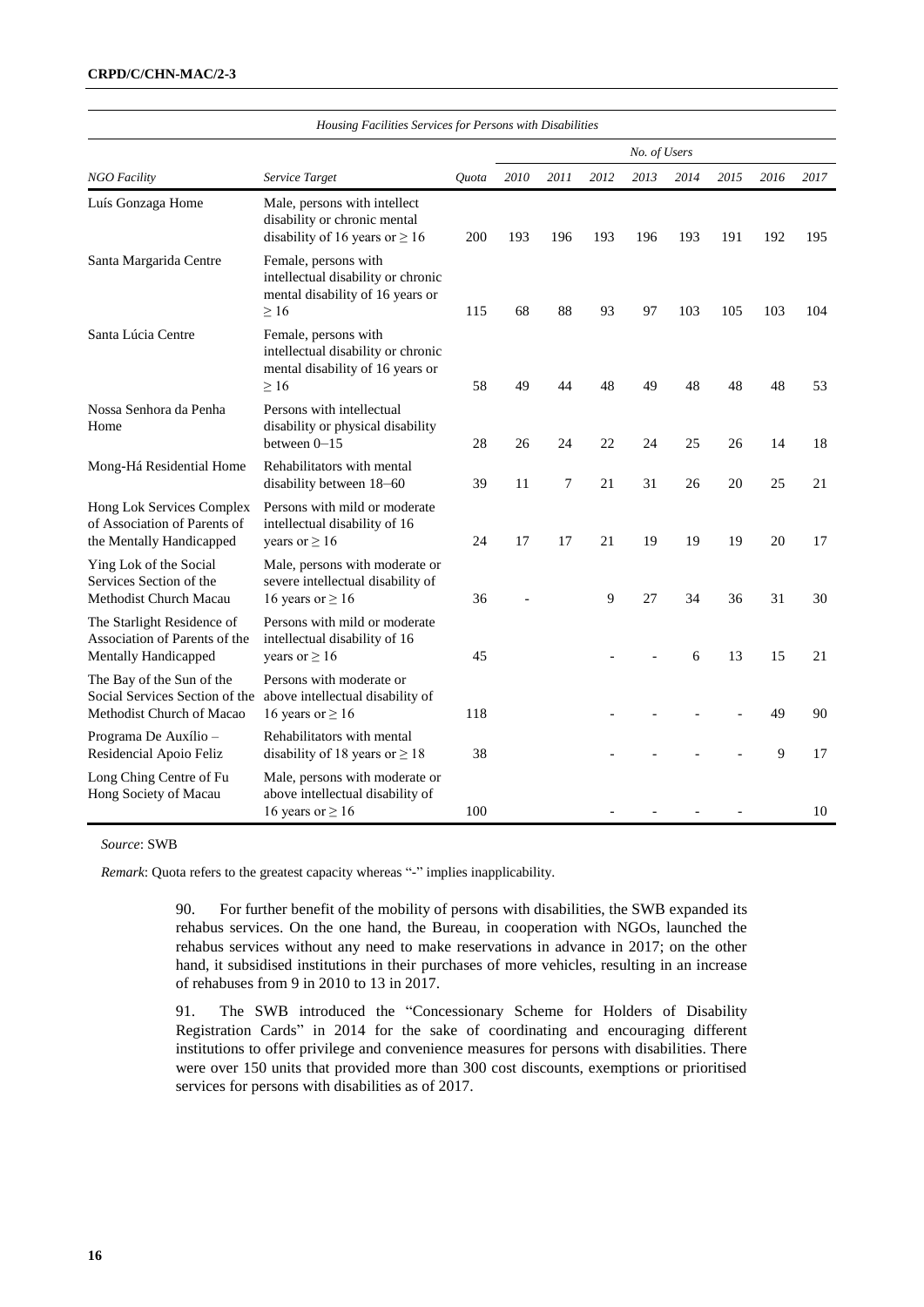# **Article 21 (Freedom of expression and opinion, and access to information)**

92. The MSAR's legal framework related to this provision is still valid. The MSAR Government has been very active in improving accessible formats of communication in recent years, including: the publication of the Guidelines for Standards of the Government Department Website with reference to the international Guidelines for Content of the Accessible Web Page in 2014; the use of videos and voice broadcast in the Government's public services; the appropriate use of common means such as: the induction loop system, digital transmission equipment, sign language interpretation, quick recording, voiceye code documents, audio description in activities organised; and the subsidisation to rehabilitation shelters for their purchases of appropriate computer equipment.

93. It is worth pointing out that the SWB is formulating guidelines for government departments and private organisations to apply accessible means in the publications of major information and in important public activities for guaranteeing the right to information of persons with disabilities.

94. In addition, the SWB co-organised activities with rehabilitation institutions in the promotion of sign language to schools, enterprises, social service institutions, government departments and has been subsidising NGOs in their recruitments of sign language interpreters. The SWB also launched the "Subsidy Scheme for Training of Sign Language Interpreters" in 2017.

95. In order to develop the audio description service, the SWB has been subsidising visual impairment support organisations in their purchases of additional audio description equipment and organised a relevant training programme in 2017, with the participation of 25 staff from government departments and private institutions.

# **Article 22 (Respect for privacy)**

96. The information stated in relation to this provision in the initial report remains generally unchanged.

97. The MSAR law protects personal privacy and any behaviour that infringes privacy may constitute criminal offense. Personal data related to health status is considered as sensitive information and the handling of it is prohibited in principle unless it conforms to a legitimate circumstance, for instance, under the protection of the principle of nondiscrimination and the adoption of special protective measures, and upon the clear consent of the holder of the data for handling the data. Furthermore, the entity responsible for handling personal data must ensure that the data is logically separated from other personal data, even if the information is for handling the administrative procedure related to the application for disability allowance and free health care service (Articles 7 and 16 of Law 8/2005, Personal Data Protection Law and Article 14 of Law 9/2011). Similarly, Article 7 of Law 2/2016 also stipulates that the central record of domestic violence cases must guarantee respect for the privacy of the persons involved in the cases and the sole record of the important information for legal purposes.

98. The Office for Personal Data Protection had only received 1 complaint filed by a male with mental disability in 2014 between 2010 and 2017. After investigation, it was discovered that the case concerned did not violate the provisions of Law 8/2005 and was thus filed.

### **Article 23 (Respect for home and the family)**

99. The legal framework related to this provision remains unchanged.

100. In the support of the families of persons with disabilities, the MSAR Government offers them direct support for their daily operation on the one hand and encourages the provision of counselling support for these families by rehabilitation institutions on the other hand. At present, there are 3 rehabilitation institutions that are granted subsidies for the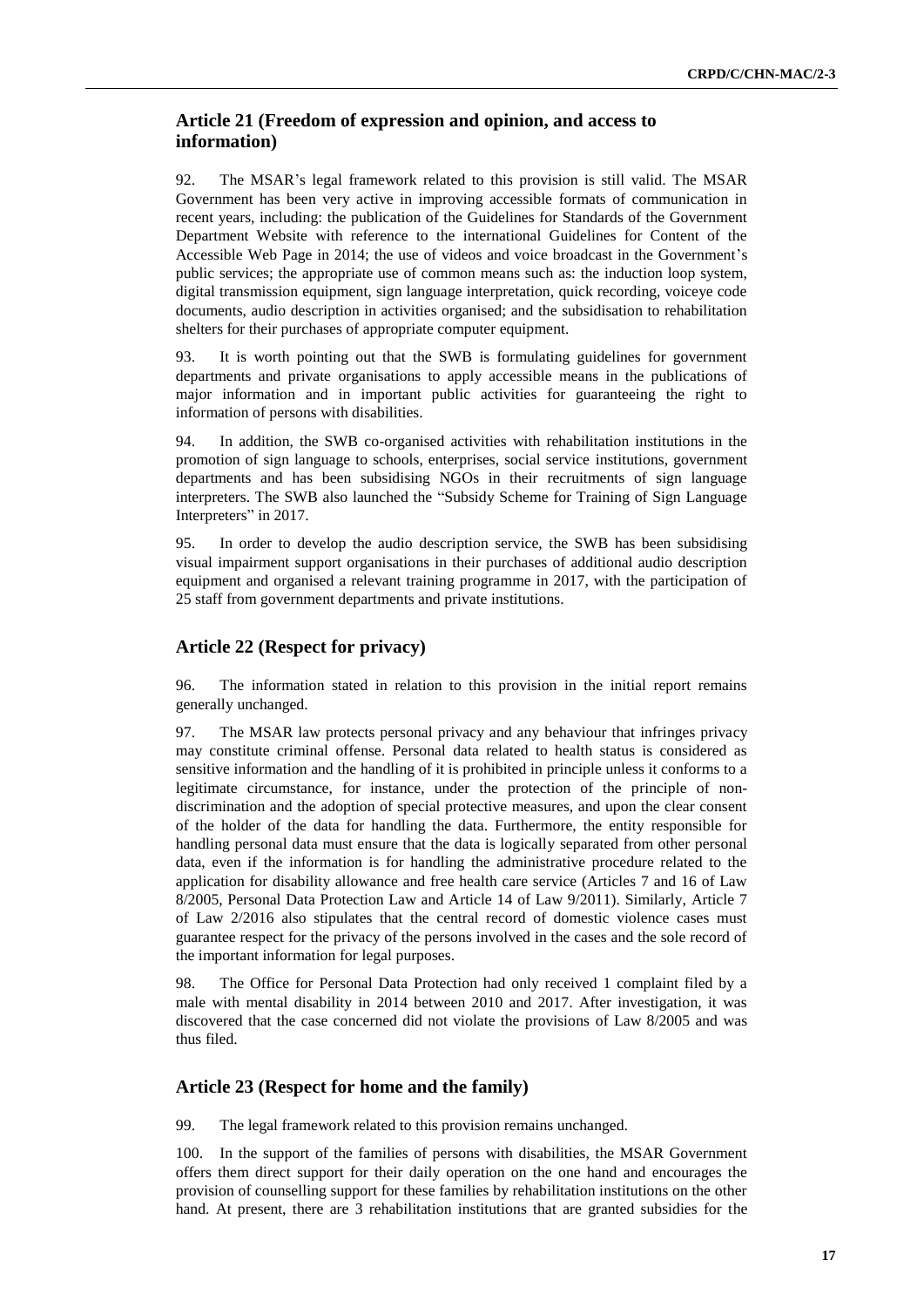provision of service consultations, education seminars, social activities and so forth for these families, so as to assist them in dealing with their daily problems, improving their anti-stress capabilities and expanding their personal support network. The "Training on Strengthening Practical Social Work for Families with Disabilities" was organised in 2016 for upgrading the support capabilities of the staff of rehabilitation institutions. It is worth mentioning that the MSAR Government is planning to launch a study on the feasibility of granting caregivers allowance for further relieving the economic pressure of caregivers.

101. Moreover, parent-children activities or parent meetings for consolidating the parents' knowledge in training and taking care of their children with special needs at home and improving parent-children relationships have been continuously organised. Approximate numbers of 210 parent-children activities with about 7,500 participants and 180 activities for parents with approximately 4,100 participants have been organised between 2010 and 2017.

102. The MSAR Government has been assisting the parents in need (including parents with disabilities) to perform their parental duties through different measures including financial assistance, education about parenthood, counselling, community services, the social service facilities of NGOs for preventing the occurrences of circumstances in which children with disabilities will be hidden, abandoned, neglected or isolated and whenever necessary, the Government will arrange accommodation, enrolment, counselling, assistance in the handling of guardianship or adoption for the minors in need. There was 1 case of abandonment of a child with disabilities between 2010 and 2017.

103. Currently, there are 55 nurseries in Macao, with approximately 10,000 quotas. Among the stated nurseries, there are 18 non-subsidised nurseries (with approximately 1,800 quotas) and 37 nurseries (with approximately 8,200 quotas, which are equivalent to 80% of the total number of quotas in Macao) subsidised by the SWB. In addition, the SWB subsidises 8 shelters for children and adolescents and 1 boarding school, with the provision of approximately 570 quotas and at present, there are 7 children and adolescents with disabilities living at the stated shelters.

# **Article 24 (Education)**

104. As regards non-tertiary education, the Ten-Year Non-Tertiary Education Development Plan (2011–2020) was introduced and the major task includes the optimisation of the software and hardware configurations for special education and the amendment to Decree-law 33/96/M for the improvement of the special education system.

105. As regards children who are reaching the school age of 3 or students of non-tertiary education aged 21 or below, should they be suspected of having special needs, the Educational Counselling and Special Education Centre under the EYAB will conduct assessment on them for the provision of appropriate recommendations for educational placement.

106. In fact, the MSAR Government has been regarding inclusive education as the main direction for the implementation of special education which is consistent with the recommendation in paragraph 95 of the Committee's concluding observations. Article 12 of Law 9/2006 clearly stipulates that "the enforcement of special education is prioritised in ordinary schools in an inclusive manner". The EYAB offered 180 training sessions to special educational professionals between 2010 and 2017, teaching them how to assists students with disabilities and provide inclusive education, for instance, workshops on "Teaching Students with Visual Impairment", Braille workshops, "Orientation and Mobility Training Courses for Instructors", with the participation of approximately 5,730 persontimes.

107. During Academic Years 2010/2011 to 2017/2018, the number of students receiving inclusive education in the non-tertiary education system had soared from 426 to 1,348 (1,011 male and 338 female). The numbers of inclusive students disaggregated according to educational phases are listed as follows.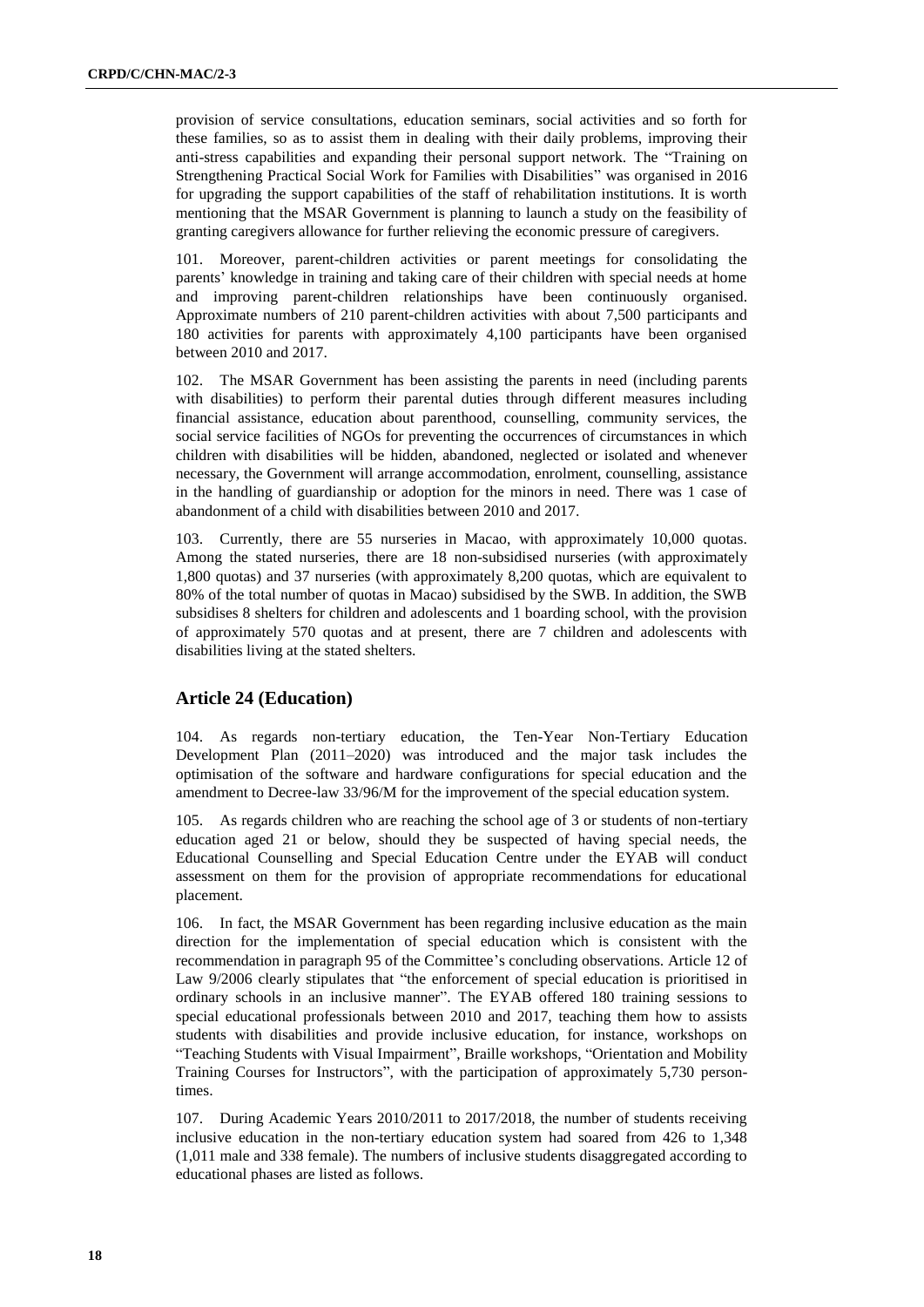|                  |                    |     |                     | Scholastic Years 2010/2011 and 2017/2018 (by Education Level) |                  |                     |                                                                 |
|------------------|--------------------|-----|---------------------|---------------------------------------------------------------|------------------|---------------------|-----------------------------------------------------------------|
|                  |                    |     |                     | Percentage of No. of Male Students<br>at Each Education Level |                  |                     | Percentage of No. of Female<br>Students at Each Education Level |
| Academic<br>Year | Education<br>level | M   | Formal<br>Education | Formal Education &<br><b>Regression Education</b>             | $\boldsymbol{F}$ | Formal<br>Education | Formal Education &<br><b>Regression Education</b>               |
| 2010/2011        | Pre-primary        | 70  | 1.3%                | 1.3%                                                          | 14               | 0.3%                | 0.3%                                                            |
|                  | Primary            | 197 | 1.6%                | 1.6%                                                          | 71               | 0.6%                | 0.6%                                                            |
|                  | Secondary          | 70  | 0.4%                | 0.3%                                                          | 42               | 0.2%                | 0.2%                                                            |
| 2011/2012        | Pre-primary        | 39  | 0.6%                | 0.6%                                                          | 12               | 0.2%                | 0.2%                                                            |
|                  | Primary            | 210 | 1.8%                | 1.8%                                                          | 76               | 0.7%                | 0.7%                                                            |
|                  | Secondary          | 92  | 0.5%                | 0.5%                                                          | 55               | 0.3%                | 0.3%                                                            |
| 2012/2013        | Pre-primary        | 45  | 0.7%                | 0.7%                                                          | 10               | 0.2%                | 0.2%                                                            |
|                  | Primary            | 234 | 2.0%                | 2.0%                                                          | 79               | 0.7%                | 0.7%                                                            |
|                  | Secondary          | 102 | 0.6%                | 0.5%                                                          | 46               | 0.3%                | 0.3%                                                            |
| 2013/2014        | Pre-primary        | 72  | 1.0%                | 1.0%                                                          | 26               | 0.4%                | 0.4%                                                            |
|                  | Primary            | 274 | 2.3%                | 2.3%                                                          | 92               | 0.8%                | 0.8%                                                            |
|                  | Secondary          | 152 | 0.9%                | 0.8%                                                          | 76               | 0.5%                | 0.5%                                                            |
| 2014/2015        | Pre-primary        | 97  | 1.3%                | 1.3%                                                          | 27               | 0.4%                | 0.4%                                                            |
|                  | Primary            | 313 | 2.5%                | 2.5%                                                          | 109              | 0.9%                | 0.9%                                                            |
|                  | Secondary          | 182 | 1.2%                | 1.1%                                                          | 78               | 0.5%                | 0.5%                                                            |
| 2015/2016        | Pre-primary        | 115 | 1.3%                | 1.3%                                                          | 29               | 0.4%                | 0.4%                                                            |
|                  | Primary            | 391 | 2.8%                | 2.8%                                                          | 130              | 1.0%                | 1.0%                                                            |
|                  | Secondary          | 193 | 1.3%                | 1.2%                                                          | 91               | 0.7%                | 0.6%                                                            |
| 2016/2017        | Pre-primary        | 141 | 1.5%                | 1.5%                                                          | 38               | 0.4%                | 0.4%                                                            |
|                  | Primary            | 485 | 3.3%                | 3.3%                                                          | 162              | 1.2%                | 1.2%                                                            |
|                  | Secondary          | 214 | 1.5%                | 1.4%                                                          | 94               | 0.7%                | 0.7%                                                            |
| 2017/2018        | Pre-primary        | 168 | 1.7%                | 1.7%                                                          | 44               | 0.5%                | 0.5%                                                            |
|                  | Primary            | 598 | 3.8%                | 3.8%                                                          | 191              | 1.3%                | 1.3%                                                            |
| 2017/2018        | Secondary          | 245 | 1.8%                | 1.7%                                                          | 103              | 0.8%                | 0.8%                                                            |

*Source*: EYAB.

108. The School Operation Guidelines distributed by the EYAB clearly stipulates that schools need to make adjustments and provide assistance concerning the learning environment, teaching measures for students with special education needs, including the adoption of pluralistic assessment means, the permission of using adequate answering methods, and the adjustment of facilities in school construction for persons with physical, visual, audio or intellectual disabilities. An Education Development Fund for subsidising schools in their purchases of assistive equipment, assistive learning aids, the construction of an accessible environment for students with special education needs has been established for this purpose.

109. The Educational Counselling and Special Education Centre under the EYAB has been providing services for students with special education needs and the information of the cases that were followed up between 2010 and 2017 is shown in the following table.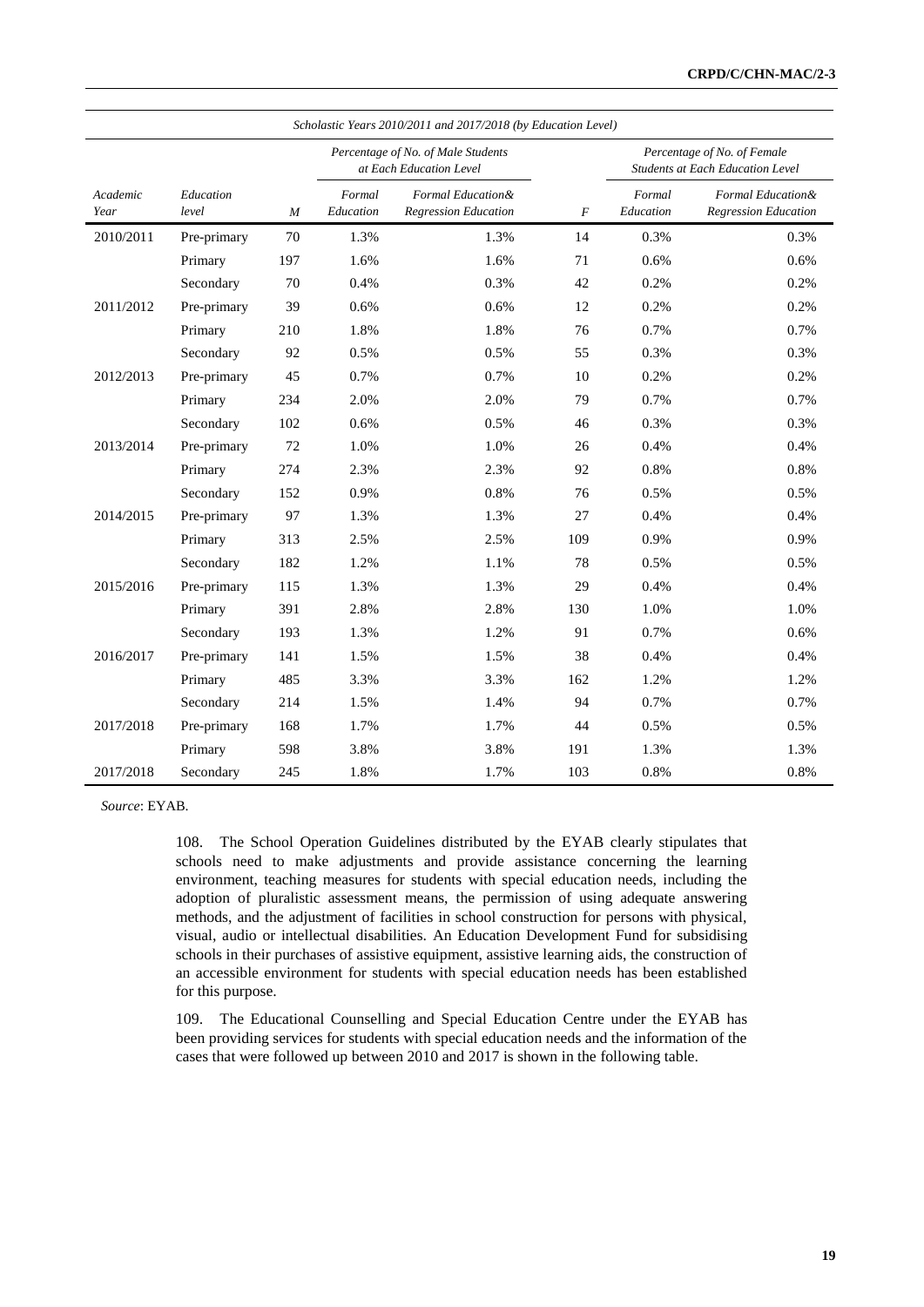#### **CRPD/C/CHN-MAC/2-3**

|                                                                                         |                                         |           | Cases Handled by Special Education Centre |                |                  |              |              |           |
|-----------------------------------------------------------------------------------------|-----------------------------------------|-----------|-------------------------------------------|----------------|------------------|--------------|--------------|-----------|
| Type                                                                                    |                                         | 2010/2011 | 2011/2012                                 | 2012/2013      | 2013/2014        | 2014/2015    | 2015/2016    | 2016/2017 |
| Appointment for "Professional<br>Consultation" (No. of Times)                           |                                         | 191       | 200                                       | 200            | 113              |              |              |           |
| Education                                                                               | Professional Consultation for Special   |           |                                           | $\bigg)$       | 91<br>214<br>249 |              | 127          |           |
| (No. of Times)                                                                          | Consultation by Phone/Home Visit        | 617       | 601                                       | 587            | 667              | 824          | 789          | 412       |
| Comprehensive Assessment<br>(No. of Cases)                                              |                                         | 130       |                                           | $\overline{1}$ |                  |              |              |           |
| (No. of Cases)                                                                          | <b>Cognitive Ability Assessment</b>     |           |                                           |                |                  |              |              |           |
| (No. of Cases)                                                                          | <b>Educational Placement Assessment</b> |           | 368                                       | 440            | 568              | 577          | 749          | 414       |
| <b>Professional Assessment</b>                                                          |                                         |           |                                           |                |                  |              |              |           |
| (No. of Cases)                                                                          |                                         | 63        |                                           | $\overline{1}$ |                  |              |              |           |
|                                                                                         | Speech Therapy                          | 40        | 182                                       | 226            | 307              | 293          | 271          | 117       |
| Treatment<br>Assessment                                                                 | <b>Vocational Therapy</b>               | 18        | 87                                        | 133            | 129              | 144          | 116          | 92        |
|                                                                                         | Physiotherapy                           | 10        | 70                                        | 87             | 101              | 104          | 95           | 14        |
| Professional                                                                            | Speech Therapy                          | 79        | 290                                       | 719            | 1071             | 778          | 872          | 1 674     |
| Follow-up                                                                               | Vocational Therapy                      | 48        | 121                                       | 156            | 34               | $\mathbf{0}$ | $\mathbf{0}$ | 253       |
| (No. of Times)                                                                          | Physiotherapy<br>42                     |           | 278                                       | 811            | 590              | 439          | 662          | 531       |
| Regular Visits to Schools for<br><b>Supporting Inclusive Students</b><br>(No. of Times) |                                         | 305       | 284                                       | 284            | 221              | 99           | 41           | 22        |

*Source*: EYAB.

110. With regard to tertiary education, Law 10/2017 on the Tertiary Education System replaced Decree-law 11/91/M. Article 4 of the aforementioned Law stipulates that the Government should create equality in tertiary education as the admission criterion and should comply with the principle of non-discrimination.

111. All the tertiary education institutes in Macao have adopted multiple measures in response to the recommendations of paragraph 95 of the Committee's concluding observations for promoting the access to tertiary education of persons with disabilities, including: the formulation of the "Enrolment Policy for Students with Disabilities" and the "Special Examination Arrangement for Students with Physical and Psychological Disorders", such as the extension of time in examinations; the provision of assistive tools; the arrangement for examination questions and answering; the establishment of the "Policy and Service Committee for Students with Disabilities"; the preparation of the webpage for disseminating the enrolment policy and services for students with disabilities; the organisation of student service ambassadors for supporting students with disabilities; the organisation of activities for promoting the social integration of persons with disabilities and the able-bodied; the "International Week of Persons with Hearing Impairment"; the Convention; the installation of computers that are adequate for students with visual impairment (to listen to and read electronic information).

112. Between Academic Years 2010/2011 and 2016/2017, there were 5 (4 males and 1 female), 7 (5 males and 2 females), 10 (9 males and 1 female), 19 (16 males and 3 females), 19 (16 males and 3 females), 22 (17 males and 5 females) and 19 (13 males and 6 females) students with disabilities respectively at Macao's tertiary education institutes by year.

113. Since 2011, the MSAR Government has been promoting the "Continuing Education Development Programme" (AR 16/2011) to encourage all the residents, including persons with disabilities, of lifelong learning and to upgrade their personal qualities and skills.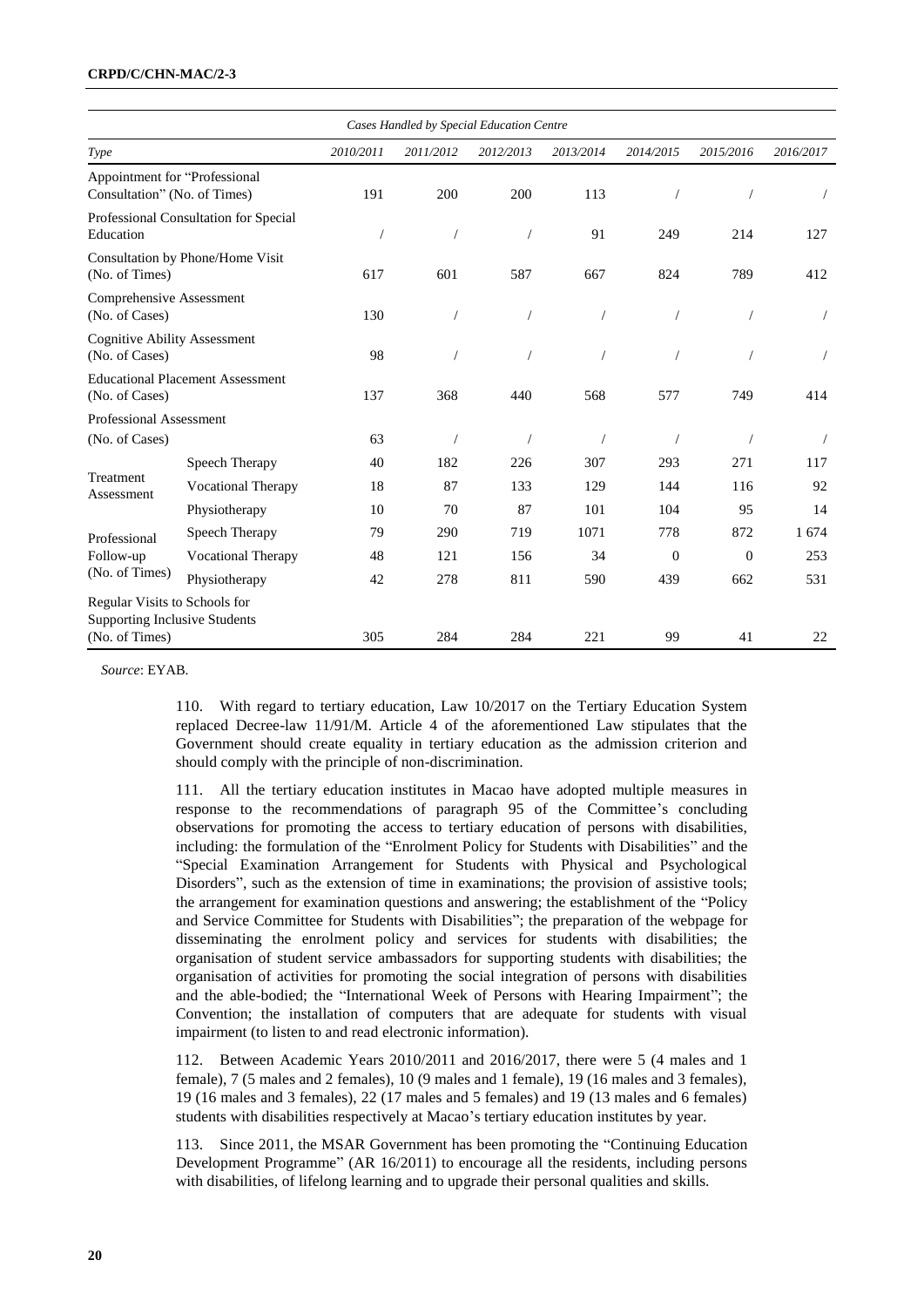# **Article 25 (Health) and Article 26 (Habilitation and rehabilitation)**

114. The main change in relation to these provisions is the introduction of Law 9/2011, which guarantees persons with disabilities free access to appropriate health care services for the sake of protection of their health.

115. For the benefit of persons with disabilities to receive medical treatment, the Health Bureau established a green passage for them and arranged prioritised medical consultations according to their needs and added the graphic reminder function to the medical consultation system, so as to let the medical staff understand their needs and provide adequate assistance in a timely manner.

116. In order to achieve early diagnosis and timely treatment, the Health Bureau expanded the newborn hearing screening services to all the infants in Macao, and has been providing treatment services for the children with developmental disorders as well as providing rehabilitation training for persons with disabilities or transferring them to other institutions for rehabilitation services.

117. As regards the adaptation training and rehabilitation for persons with disabilities, the SWB has been supporting NGOs to provide pluralistic rehabilitation services. Between 2010 and 2017, the number of rehabilitation service facilities gradually increased from 25 to 33 with 2,303 quotas which raised approximately 60% compared to 2010. Please refer to the tables below for details.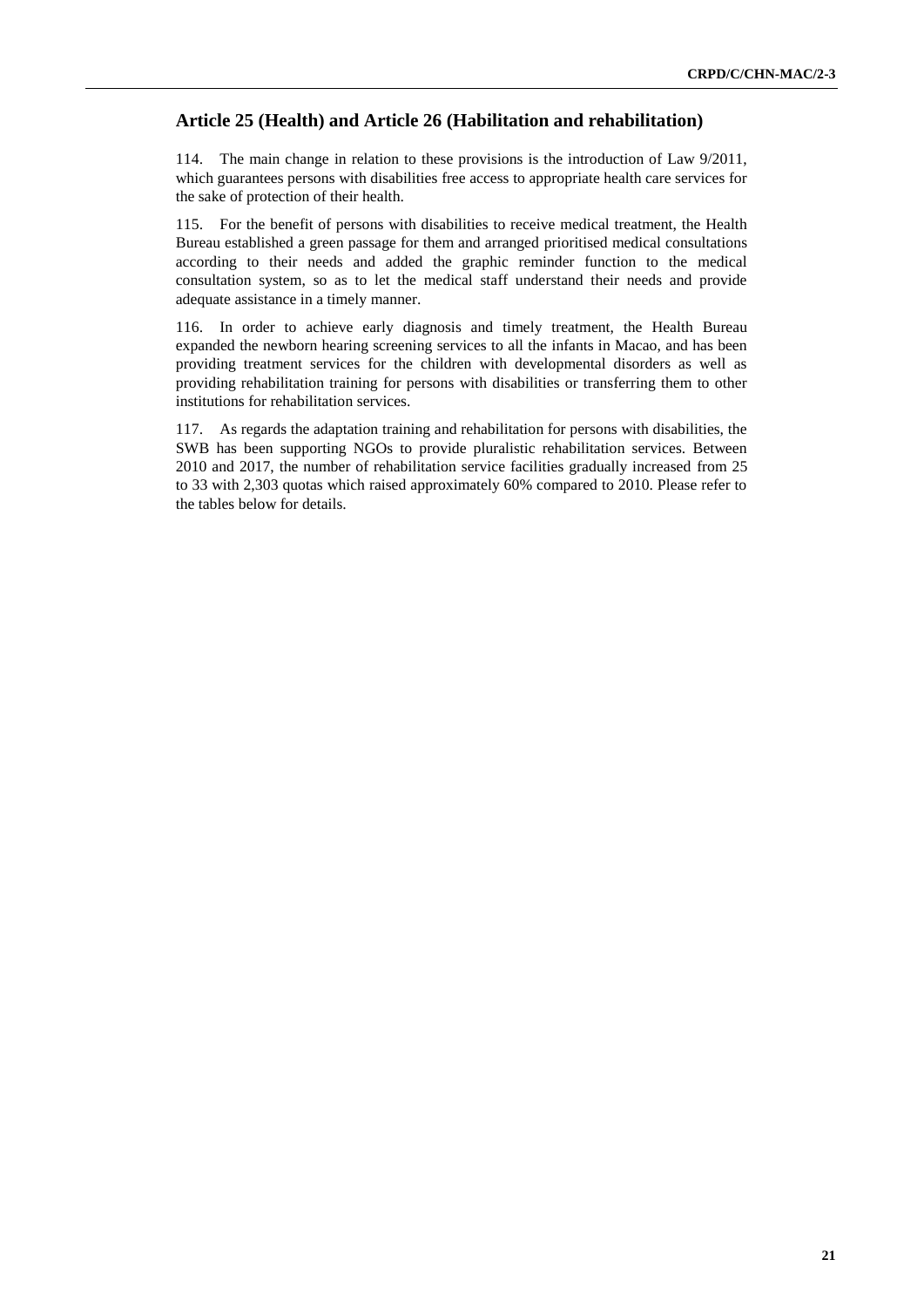|                                         |                                                                                                                      |    |                          |                |                          |                |                          |                | No. and Quota of Different Types of Rehabilitation Services and Facilities |                |                          |     |       |                |                          |                |         |
|-----------------------------------------|----------------------------------------------------------------------------------------------------------------------|----|--------------------------|----------------|--------------------------|----------------|--------------------------|----------------|----------------------------------------------------------------------------|----------------|--------------------------|-----|-------|----------------|--------------------------|----------------|---------|
| Year                                    |                                                                                                                      |    | 2010                     |                | 2011                     |                | 2012                     |                | 2013                                                                       |                | 2014                     |     | 2015  |                | 2016                     |                | 2017    |
| <b>Facility Type</b>                    |                                                                                                                      |    | Quota                    | No.            | Quota                    | No.            | Quota                    | No.            | Quota                                                                      | No.            | Quota                    | No. | Quota | No.            | Quota                    | No.            | Quota   |
| <b>Rehabilitation Home</b>              |                                                                                                                      | 5  | 405                      | 6              | 468                      | 6              | 468                      | 6              | 468                                                                        |                | 513                      |     | 513   | 9              | 677                      | 10             | 777     |
| Daytime Training Centre                 |                                                                                                                      | 9  | 539                      | 9              | 569                      | 9              | 659                      | 9              | 659                                                                        | 9              | 704                      | 9   | 708   | 9              | 683                      | 9              | 723     |
| <b>Vocational Rehabilitation Centre</b> |                                                                                                                      | 6  | 223                      |                | 240                      | 7              | 265                      |                | 265                                                                        | 8              | 313                      | 8   | 313   | 5              | 233                      | 5              | 333     |
|                                         | Early Intervention and Education Centre<br>201<br>2<br>201<br>2<br>201<br>2<br>201<br>201<br>201<br>3<br>2<br>2<br>2 |    |                          |                |                          | 286            | 3                        | 286            |                                                                            |                |                          |     |       |                |                          |                |         |
| Rehabus/Escort Service                  |                                                                                                                      | 2  | $\overline{\phantom{0}}$ | $\overline{2}$ | $\overline{\phantom{a}}$ | $\overline{2}$ | $\overline{\phantom{0}}$ | $\overline{c}$ | $\overline{\phantom{0}}$                                                   | $\overline{2}$ | $\overline{\phantom{0}}$ | 2   |       | 2              | $\overline{\phantom{0}}$ | $\overline{c}$ |         |
|                                         | <b>Accommodation Services</b>                                                                                        |    | 24                       |                | 24                       |                |                          |                | 24                                                                         |                | 24                       |     | 24    |                | 24                       |                | 24      |
| Comprehensive Services                  | Daytime Training                                                                                                     |    |                          |                |                          |                | 2                        |                |                                                                            |                |                          |     |       | $\overline{2}$ | 70                       | 2              | 70      |
|                                         | <b>Vocational Rehabilitation</b>                                                                                     |    | 17                       |                |                          |                | 6                        |                |                                                                            |                |                          |     |       |                | 90                       |                | 90      |
|                                         | <b>Resources to Parents</b>                                                                                          |    |                          |                |                          |                | 9                        |                |                                                                            |                |                          |     |       |                |                          |                |         |
| Specialized Project                     |                                                                                                                      |    |                          |                | $\overline{\phantom{0}}$ | $\overline{2}$ |                          | $\overline{c}$ |                                                                            | 2              |                          | 2   |       | 2              |                          | $\overline{c}$ |         |
| <b>Total</b>                            |                                                                                                                      | 26 | 409                      | 28             | 1 502                    | 29             | 1617                     | 29             | . 617                                                                      | 31             | 755                      | 3 I | -759  | 32             | 2 063                    | 33             | 2 3 0 3 |

*Source*: SWB.

*Remark*: "-" refers to inapplicability. The provision of assistance of 92 quotas of one of the early intervention and education centres has been transferred to the EYAB since 2014.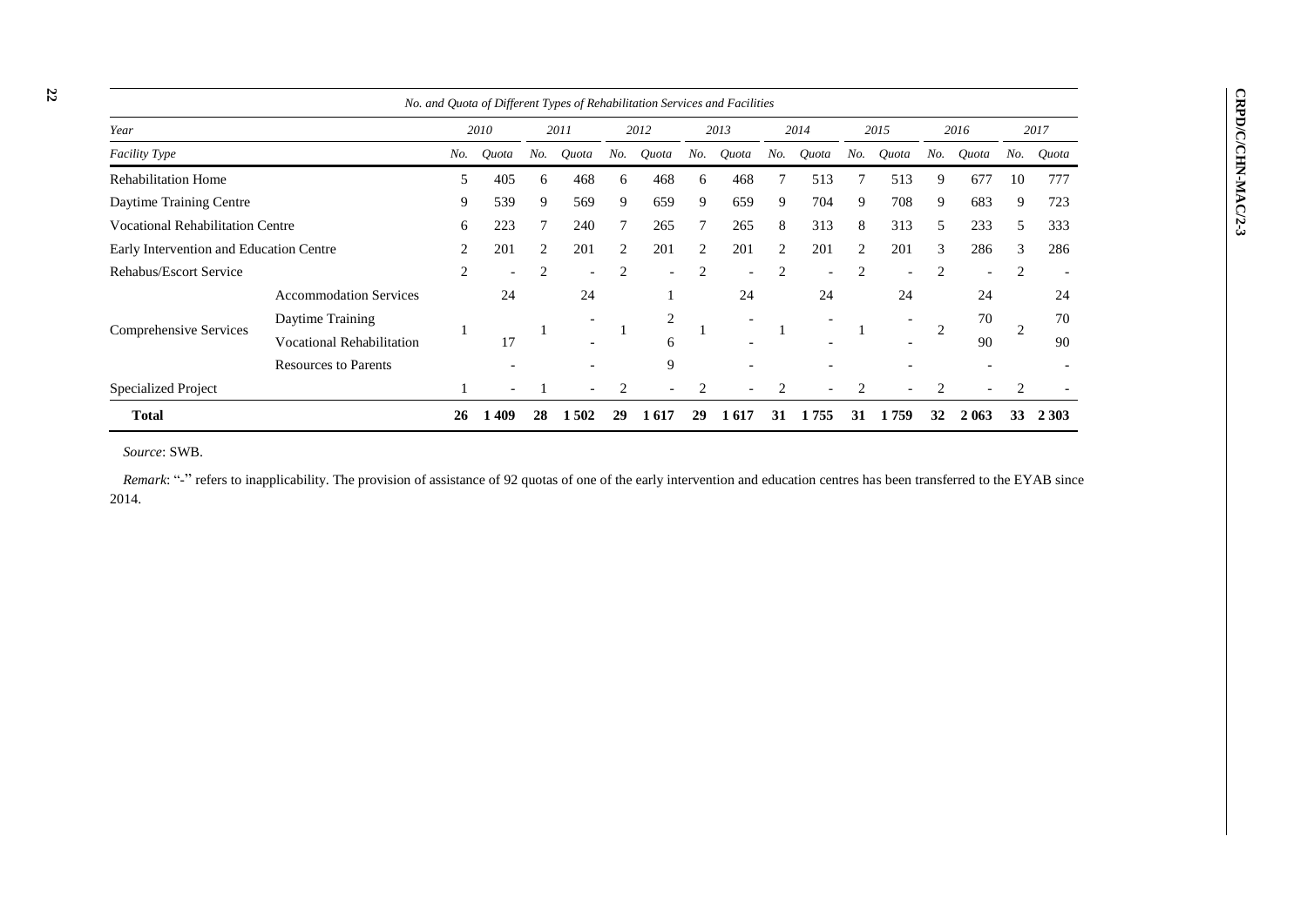|                         | No. of Users of Rehabilitation Services/Facilities |          |         |         |      |      |      |         |  |  |  |  |  |  |
|-------------------------|----------------------------------------------------|----------|---------|---------|------|------|------|---------|--|--|--|--|--|--|
| Disability Type         | 2010                                               | 2011     | 2012    | 2013    | 2014 | 2015 | 2016 | 2017    |  |  |  |  |  |  |
| Physical disability     | 1 502                                              | 388<br>1 | 1 342   | 1 3 9 8 | 1730 | 754  | 1596 | 763     |  |  |  |  |  |  |
| Intellectual disability | 396                                                | 400      | 503     | 498     | 670  | 731  | 646  | 643     |  |  |  |  |  |  |
| Mental disability       | 607                                                | 670      | 766     | 857     | 868  | 880  | 934  | 1 0 6 1 |  |  |  |  |  |  |
| Hearing impairment      | 368                                                | 303      | 320     | 476     | 385  | 423  | 463  | 546     |  |  |  |  |  |  |
| Speech impairment       | $\overline{\phantom{a}}$                           | 117      | 160     | 62      | 67   | 85   | 87   | 96      |  |  |  |  |  |  |
| Visual impairment       | 67                                                 | 74       | 80      | 74      | 87   | 83   | 88   | 92      |  |  |  |  |  |  |
| Autism                  | 162                                                | 186      | 156     | 45      | 33   | 28   | 23   | 29      |  |  |  |  |  |  |
| Multiple disabilities   | 411                                                | 408      | 331     | 362     | 398  | 445  | 455  | 450     |  |  |  |  |  |  |
| Others                  | 416                                                | 638      | 671     | 584     | 614  | 1431 | 586  | 1 2 6 6 |  |  |  |  |  |  |
| <b>Total</b>            | 3939                                               | 4 1 8 4  | 4 3 2 9 | 4 3 5 6 | 4852 | 4860 | 4878 | 4946    |  |  |  |  |  |  |

*Source*: SWB.

*Remarks*: There was no statistics for any user of speech impairment in 2010.

118. For the purpose of upgrading the quality of rehabilitation services, the SWB organised training activities such as workshops, case studies, visits and exchanges for the physiotherapists, occupational therapists and speech therapists of rehabilitation institutions in 2016 and 2017, with the participation of 53 institutions and 79 people, in 2017. It introduced a subsidy programme for encouraging rehabilitation institutions to provide continuous training for personal caretakers and activity coordinators. In addition, since the organisation of a mental health first aid programme in 2015, with an aim of upgrading the knowledge of the staff of social service institutions about mental health and teaching them the fundamental techniques of relieving emotional issues, the total number of participants reached 379 as of 2017. Furthermore, the Bureau has been offering programmes to cultivate qualified mental health first aid instructors since 2016.

# **Article 27 (Work and employment)**

119. The major changes in relation to this provision are Law 10/2015, the Labour Creditor's Rights Protection System and AR 24/2015, the Labour Creditor's Rights Protection Fund. With this Law and AR, claims arising from labour relations that were originally undertaken by the Social Security Fund are now undertaken by the Labour Creditor's Rights Protection Fund, which has legal personality, to ensure the payment of labour claims when debtors fail to fulfil their obligations.

120. As regards the recommendations in paragraph 97 of the Committee's Concluding Observations, the MSAR Government has been adopting different measures for supporting the employment of persons with disabilities. After evaluating the job applicants with disabilities, the SWB will provide them with appropriate technical training and assistance in employment and the "Task Force for Capacity Development" of the Labour Affairs Bureau (LAB) will provide them with job application registration and job-matching services for free, as well as accompany them to interviews with assistance (for instance, sign language interpreters), post-employment follow-up visits. Twenty-one seminars on employment counselling and 6 mock interviews workshops were organised for persons with disabilities between 2010 and 2017.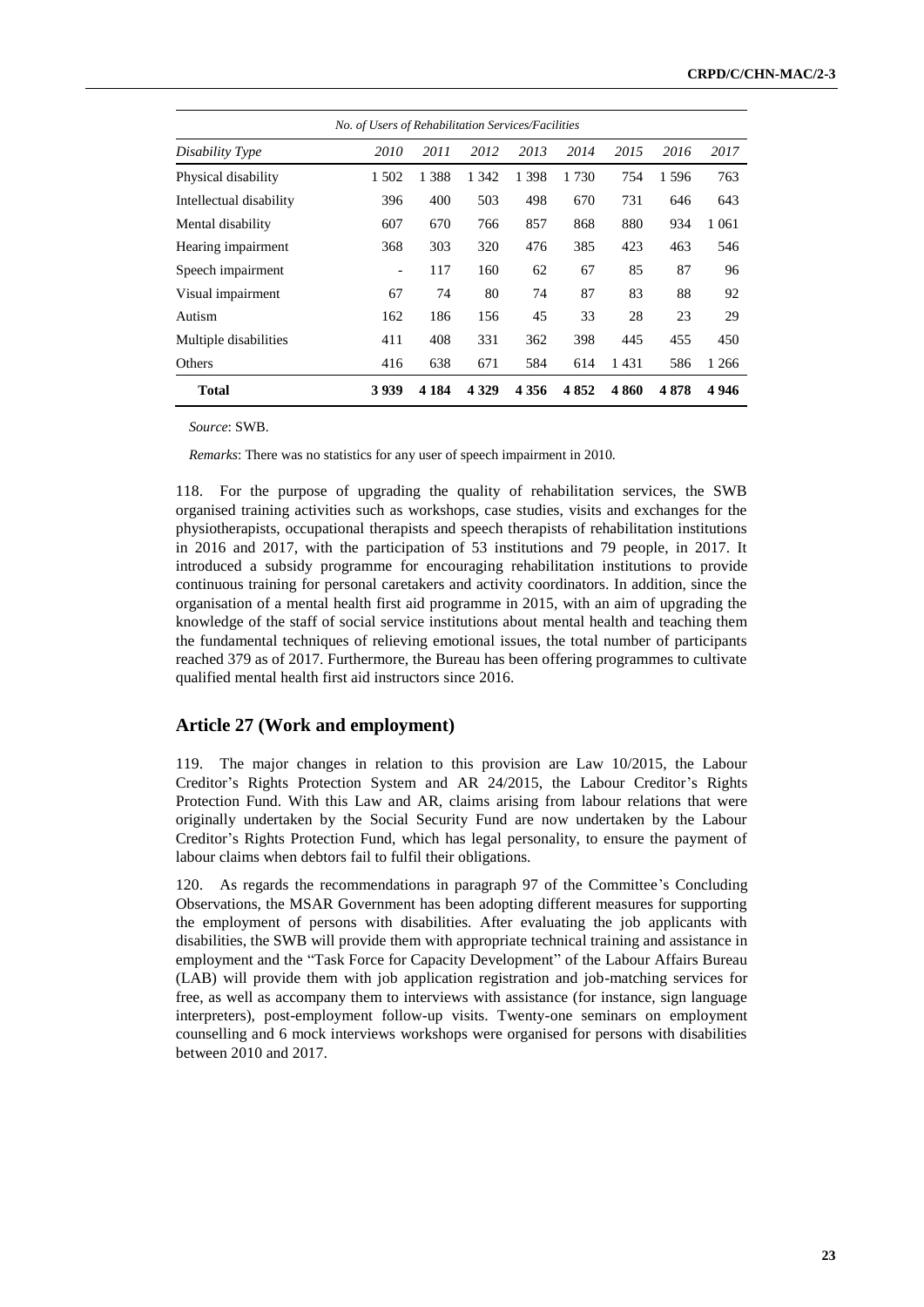| Situation of First-time Registered Job Applicants with Disabilities and Successful Referrals |      |      |      |      |      |      |      |      |
|----------------------------------------------------------------------------------------------|------|------|------|------|------|------|------|------|
| Year                                                                                         | 2010 | 2011 | 2012 | 2013 | 2014 | 2015 | 2016 | 2017 |
| No. of First-time<br>Registered Job Applicants                                               | 130  | 63   | 62   | 65   | 80   | 47   | 81   | 78   |
| No. of Successful Referred<br>Applicants                                                     | 46   | 46   | 50   | 44   | 35   | -30  | 36   | 61   |

*Source*: LAB.

*Remark*: In order to coordinate with the entry into force of AR 3/2011, the chronic illnesses, spasm and other illnesses are no longer included in the data.

121. For the purpose of strengthening the employment capabilities of persons with disabilities, the LAB has been organising or supporting rehabilitation institutions in their organisations of training activities and the related situation is shown in the table below.

|                                               |         | Type of Disability         |                        |                |                                        |                      |                                        |  |  |  |
|-----------------------------------------------|---------|----------------------------|------------------------|----------------|----------------------------------------|----------------------|----------------------------------------|--|--|--|
| <b>Training Course</b>                        | Year    | Intellectual<br>Disability | Physical<br>Disability | <b>Hearing</b> | Visual<br><i>impairment impairment</i> | Mental<br>Disability | <i>Multiple</i><br><i>Disabilities</i> |  |  |  |
| Training Course for the<br>Making and Sale of | $2009-$ |                            |                        |                |                                        |                      |                                        |  |  |  |
| Sandwiches (Intermediate)                     | 2010    | 10                         | $\Omega$               | $\Omega$       | $\Omega$                               | $\Omega$             | $\Omega$                               |  |  |  |
| Pastry and Baking Course                      | 2015    | 16                         | $\Omega$               | $\Omega$       | $\theta$                               | $\Omega$             | $\Omega$                               |  |  |  |
| Intensive Skills Training                     | 2015    | 4                          | 16                     | 15             | 2                                      | 4                    | 4                                      |  |  |  |
| <b>Total</b>                                  |         | 30                         | 16                     | 15             | 2                                      | 4                    |                                        |  |  |  |
|                                               |         |                            |                        |                | 71 (38 males and 33 females)           |                      |                                        |  |  |  |

*Source*: LAB.

122. In terms of encouraging the employment of persons with disabilities, the MSAR Government subsidises the enterprises or NGOs that meet the statutory criteria in their employments of persons with disabilities, with MOP\$13,800 in 6-month instalment for each employee. It is worth mentioning that the proposed law of the Tax Benefits for Employment of Persons with Disabilities for further encouraging the employment of persons with disabilities is being drafted.

123. The SWB offered start-up funds of MOP\$2,000,000 and MOP\$3,000,000 through the Subsidy Scheme for Career Development of Persons with Disabilities in 2010 and 2014 respectively for subsidising NGOs to establish two social enterprises; 6 vocational rehabilitation facilities were established with rehabilitation institutions in 2017, providing services including education on life planning, training on shelter work, occupational referrals, in-service follow-up and support, with approximately 420 quotas.

124. It must be pointed out that the applicable scope of the Temporary Measures for Income Subsidy launched in 2008 has extended to include persons with disabilities since 2017 and has relaxed the application criteria for encouraging and supporting the employment of persons with disabilities.

125. Since 2013, the LAB has been organising the "Work Experience Activity" for students with disabilities every summer. Until 2017, 79 persons (37 males and 42 females) between 17 and 24 participated in the activity. Among them, 63 participants are persons with intellectual disability, 4 with physical disability, 3 with autism, 6 with learning disability and 3, multiple disabilities.

126. The "Award for Employer of Persons with Disabilities" and the "Award for Outstanding Employee with Disabilities" that have been held in alternate years since 2003 continue to be conducted. The number of nominated enterprises had risen from 60 in 2011 to 78 in 2017 with 264 (148 males and 116 females) employees with disabilities being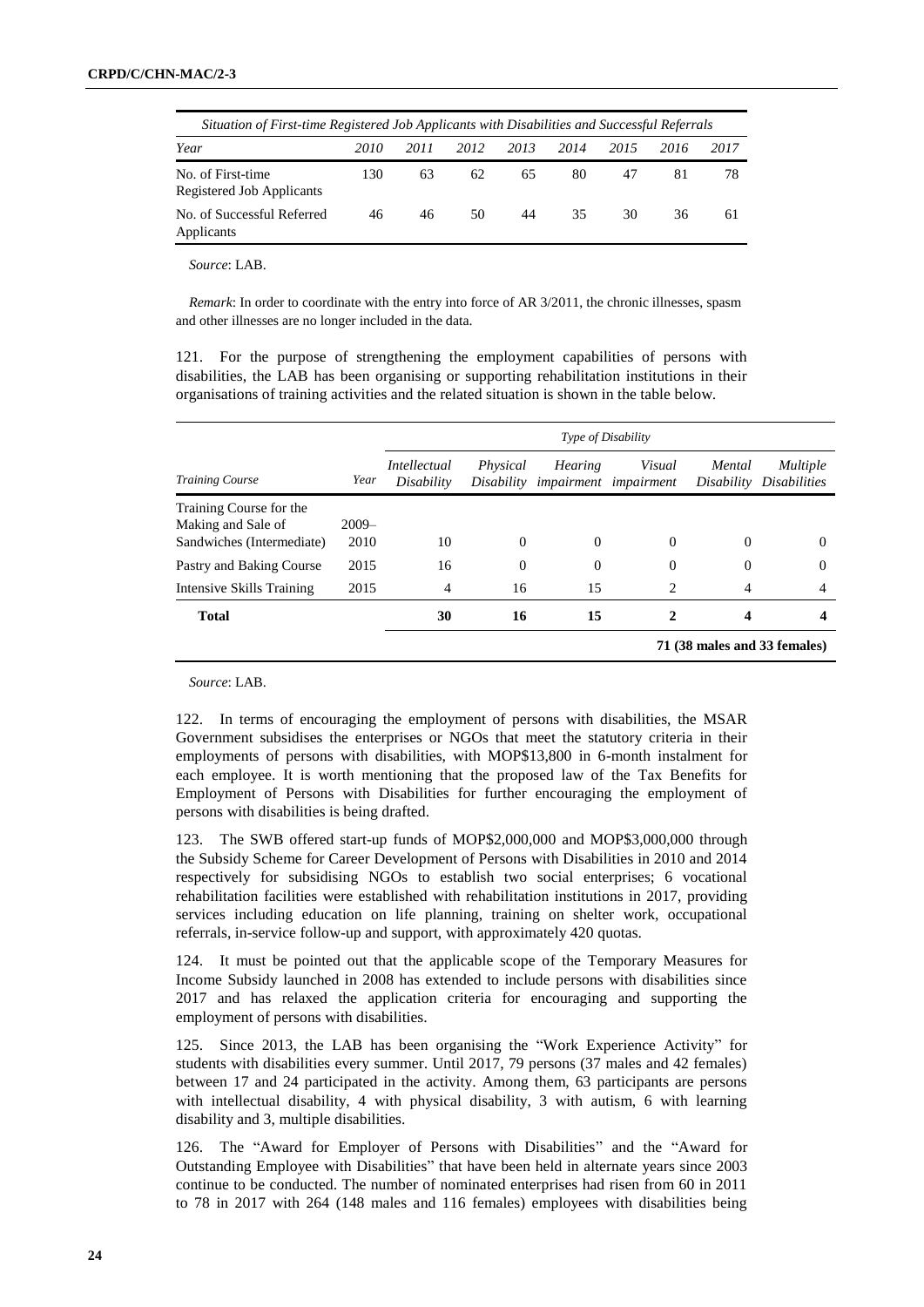| No. of Workers with Disabilities Nominated for the "Award for Outstanding Employee with Disabilities" |                                   |                        |                              |                             |                      |                           |                             |                                 |          |  |  |
|-------------------------------------------------------------------------------------------------------|-----------------------------------|------------------------|------------------------------|-----------------------------|----------------------|---------------------------|-----------------------------|---------------------------------|----------|--|--|
|                                                                                                       | Type of Disability                |                        |                              |                             |                      |                           |                             |                                 |          |  |  |
| Year                                                                                                  | <i>Intellectual</i><br>Disability | Physical<br>Disability | <b>Hearing</b><br>Impairment | Visual<br><i>Impairment</i> | Mental<br>Disability | Chronic<br><i>Illness</i> | Speech<br><i>Impairment</i> | Multiple<br>Disabilities Others |          |  |  |
| 2010                                                                                                  | 15                                | 14                     | 24                           | $\Omega$                    |                      | $\left($                  |                             | 5                               | $\Omega$ |  |  |
| 2012                                                                                                  | 25                                | 12                     | 25                           | 3                           | $\Omega$             |                           | $\Omega$                    | 5                               | $\Omega$ |  |  |
| 2014                                                                                                  | 23                                | 14                     | 26                           |                             | 3                    | $\Omega$                  | $\Omega$                    |                                 |          |  |  |
| 2016                                                                                                  | 29                                | 10                     | 16                           | $\Omega$                    | 4                    | $\left($                  | $\Omega$                    | 4                               |          |  |  |
| <b>Total</b>                                                                                          | 92                                | 50                     | 91                           | 4                           | 8                    |                           |                             | 15                              |          |  |  |

nominated as outstanding employees between 2010 and 2017. The relevant data is listed in the following table.

*Source*: LAB.

127. During 2010 to 2017, the LAB received only one complaint about dismissal due to deafness and after investigation, the case was closed due to insufficient grounds.

128. With regard to job retention for workers who had work-related injuries, the law stipulates that employers should arrange suitable work in line with the workers' physical conditions during the periods of their temporary incapacities. Should the employers dismiss the workers concerned without justifiable reasons, the workers shall receive a compensation equivalent to three months of their remuneration and the amount shall not be less than MOP\$10,000 for unjustifiable dismissal (Article 55(1) and (3) of Decree-Law 40/95/M, as amended).

129. During the reporting period, the LAB had received 4 complaints related to the aforementioned unjustifiable dismissal, involving 4 workers. After investigation and follow-up, the employers of the 4 cases rectified their irregular acts accordingly afterwards. Furthermore, according to the information of the Court, work accidents resulted in the disabilities of 1,777 persons during 2012 to 2017 involved an accumulated amount of MOP\$252,747,562.77 for compensation.

#### **Article 28 (Adequate standard of living and social protection)**

130. The information provided in relation to this provision in the initial report is still valid. Persons with disabilities or their families who are in financial hardship may apply for general allowance (AR 6/2007), which is granted per month. During the reporting period, the requirements of the related applications were relaxed again for expanding the scope of assistance provided and the numbers of beneficiaries concerned are listed in the following table.

| Monthly Allowance Granted to Persons or Families with Disabilities |        |            |                                 |  |  |  |  |  |  |
|--------------------------------------------------------------------|--------|------------|---------------------------------|--|--|--|--|--|--|
| Year                                                               | Family | Individual | Amount of<br>Subsidy<br>(MOP\$) |  |  |  |  |  |  |
| 2010                                                               | 244    | 251        | 7 3 6 4 8 2 4                   |  |  |  |  |  |  |
| 2011                                                               | 233    | 239        | 7 232 488                       |  |  |  |  |  |  |
| 2012                                                               | 228    | 234        | 8 1 1 2 9 1 0                   |  |  |  |  |  |  |
| 2013                                                               | 253    | 258        | 9 270 007                       |  |  |  |  |  |  |
| 2014                                                               | 251    | 257        | 10418882                        |  |  |  |  |  |  |
| 2015                                                               | 256    | 266        | 10 138 838                      |  |  |  |  |  |  |
| 2016                                                               | 260    | 267        | 10 639 683                      |  |  |  |  |  |  |
| 2017                                                               | 296    | 306        | 12 756 457                      |  |  |  |  |  |  |

*Source*: SWB.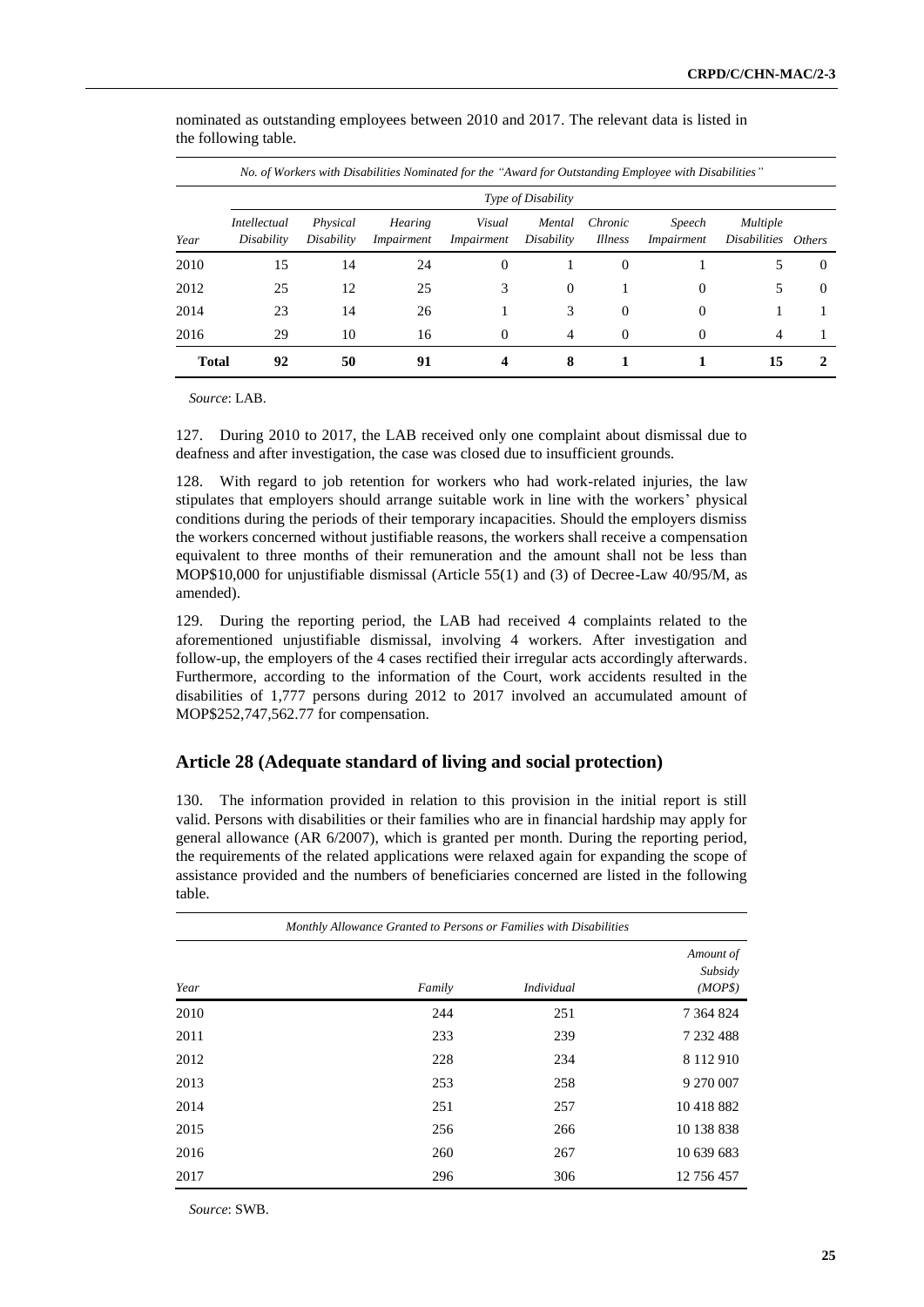131. In addition, single-parent families, families of persons with disabilities and families of the chronically ill may also apply for the monthly granted special allowance, which is the allowance for learning activities, health care and disability (Order of the SSAC 18/2003, as amended). The amounts of allowance had been adjusted in 2011 and 2014 respectively, with MOP\$200 (pre-primary or primary students), MOP\$400 (secondary students) and MOP\$600 (undergraduates) as the amounts of allowance for learning activities; MOP\$1,000 (solitary) and MOP\$800 (person with a family) for health care and MOP\$800 (solitary) and MOP\$600 (person with a family) for disability.

132. Please refer to the following table for the situation of the issue of disability allowance between 2010 and 2017.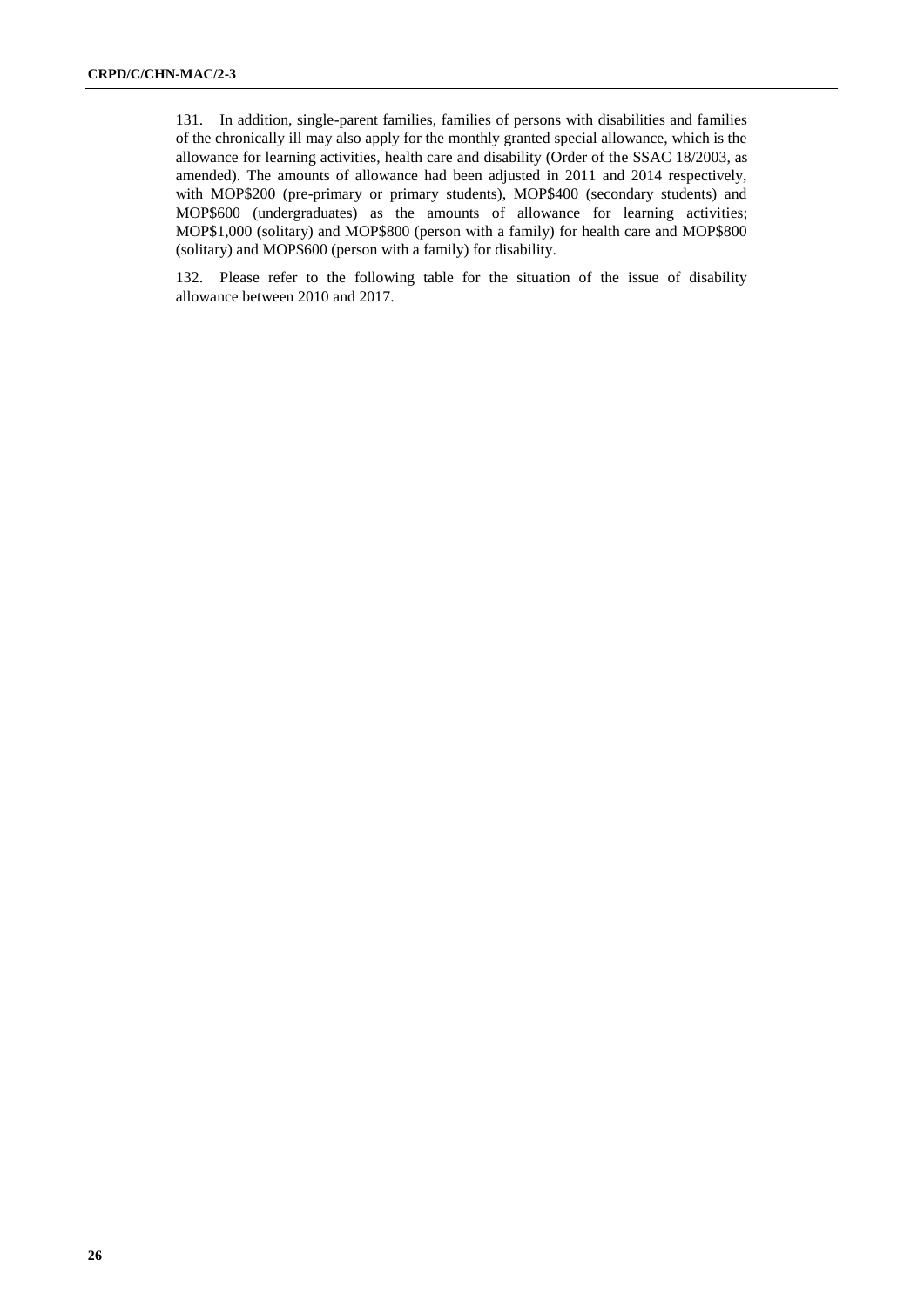|                                                   |                                                    |               |                     |                |                     |                | <b>Benefited Families</b> |                |                     |               |                     |                      |                     |               |                    |                      |
|---------------------------------------------------|----------------------------------------------------|---------------|---------------------|----------------|---------------------|----------------|---------------------------|----------------|---------------------|---------------|---------------------|----------------------|---------------------|---------------|--------------------|----------------------|
|                                                   | 2010                                               |               | 2011                |                | 2012                |                | 2013                      |                | 2014                |               | 2015                |                      | 2016                |               | 2017               |                      |
| Type of<br>Disability/No.                         | $\label{eq:perfined} \textit{Benefited}$<br>Family | Beneficiaries | Benefited<br>Family | Beneficiaries  | Benefited<br>Family | Beneficiaries  | Benefited<br>Family       | Beneficiaries  | Benefited<br>Family | Beneficiaries | Benefited<br>Family | <b>Beneficiaries</b> | Benefited<br>Family | Beneficiaries | Benefied<br>Family | <b>Beneficiaries</b> |
| Intellectual<br>Disability                        | 189                                                | 194           | 182                 | 186            | 189                 | 194            | 194                       | 202            | 198                 | 207           | 180                 | 184                  | 164                 | 167           | 149                | 155                  |
| <b>Blindness</b> or<br>Visual<br>Impairment       | 72                                                 | 81            | 73                  | 82             | 84                  | 91             | 87                        | 95             | 88                  | 96            | 84                  | 91                   | 75                  | 82            | 72                 | 79                   |
| Hearing<br>Impairment                             | 58                                                 | 59            | 55                  | 55             | 63                  | 63             | 61                        | 61             | 74                  | 74            | 73                  | 73                   | 66                  | 66            | 62                 | 63                   |
| Physical<br>Disability                            | 112                                                | 114           | 111                 | 112            | 112                 | 114            | 136                       | 139            | 141                 | 147           | 134                 | 140                  | 126                 | 130           | 108                | 115                  |
| Paralysis                                         | 59                                                 | 60            | 58                  | 59             | 57                  | 58             | 56                        | 58             | 45                  | 46            | 34                  | 35                   | 31                  | 31            | 28                 | 28                   |
| Long-term Bed<br>Confinement<br>due to Disability | $8\,$                                              | 8             | $\tau$              | $\overline{7}$ | $\tau$              | $\overline{7}$ | $\overline{7}$            | $\overline{7}$ | 5                   | 5             | $\mathfrak{Z}$      | 3                    | 3                   | 3             | $\overline{4}$     | 4                    |
| Others                                            | 33                                                 | 34            | 44                  | 45             | 37                  | 37             | 55                        | 55             | 74                  | 76            | 59                  | 60                   | 52                  | 53            | 47                 | 49                   |
| Total No.<br>(Remark)                             | 509                                                | 525           | 507                 | 520            | 528                 | 538            | 587                       | 599            | 615                 | 622           | 554                 | 559                  | 502                 | 506           | 451                | 474                  |
| <b>Total Amount</b><br>(MOP\$)                    |                                                    | 1927060       |                     | 1742700        |                     | 2676300        |                           | 23 168 792     |                     | 3 931 800     |                     | 3825570              |                     | 3 559 930     |                    | 3 270 830            |

*Source*: SWB.

*Remark*: There might be more than one member with disabilities in the same family, hence the numbers of beneficiaries were greater than those of benefited families. Furthermore, the members with disabilities in the same family might be suffering from more than one type of disability, thus the numbers of benefited families with different types of disability and those of beneficiaries might be overlapped in the table. Nonetheless, the total numbers show the actual numbers of benefited families and individuals.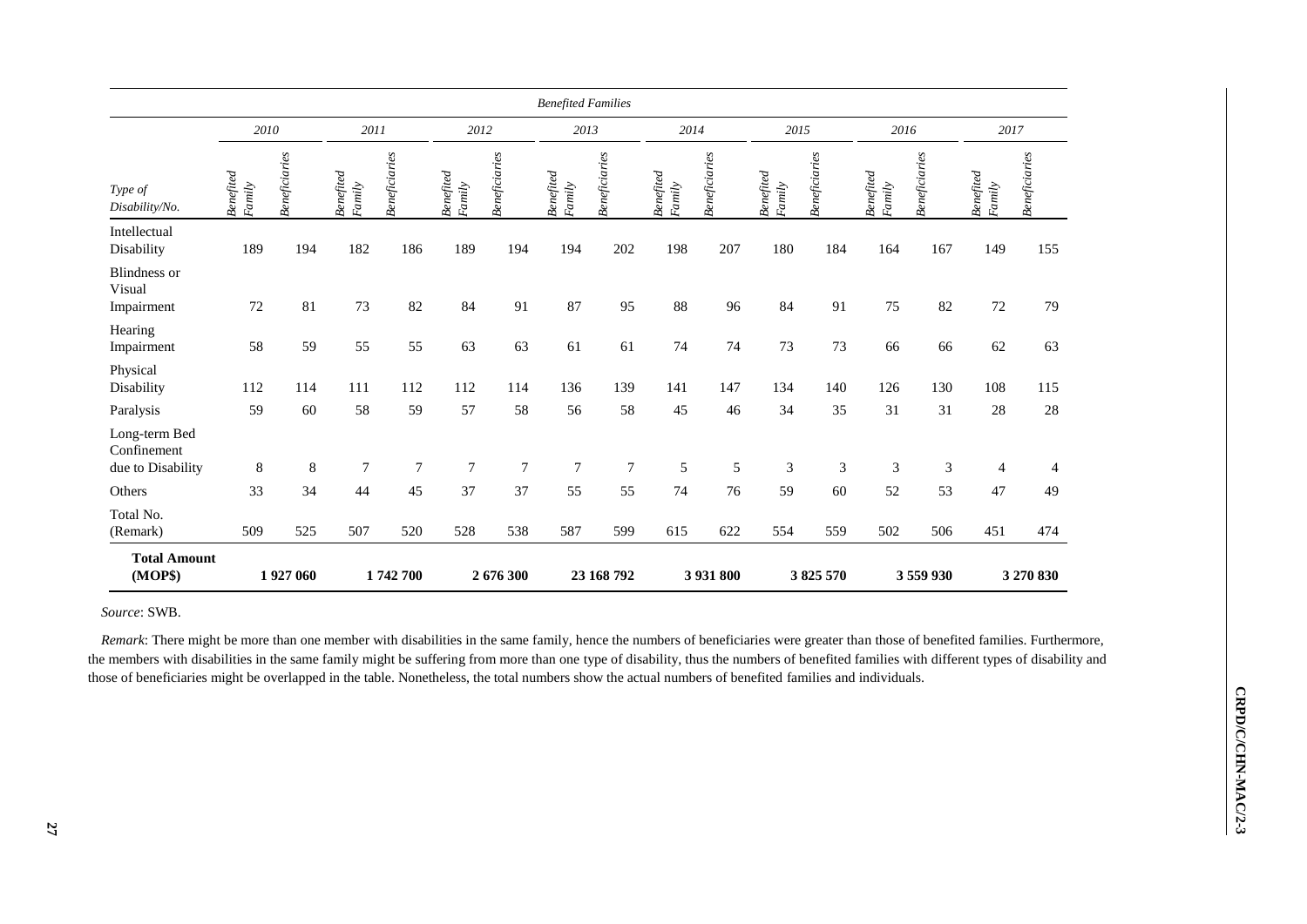133. As mentioned earlier, holders of Disability Assessment Registration Cards may apply to the SWB for disability allowance, which is specifically classified into: general disability allowance granted to individuals with mild or moderate disabilities and special disability allowance, individuals with severe or extremely severe disabilities (Articles 3 and 6(1) of Law 9/2011).

134. Since Law 9/2011, both general disability allowance and special disability allowance have been increased numerous times, with disability allowance gradually upgraded from MOP\$6,000 to MOP\$8,000 per year, whereas special disability allowance, from MOP\$12,000 to MOP\$16,000 per year (Order of the CE 317/2016).

135. In order to further safeguard the fundamental living of persons with disabilities, the MSAR Government introduced the "Temporary Disability Pension" in 2014 for granting allowance to the qualified persons who had lost their entire work capacities and the amount of the related allowance is MOP\$3,450 per month. The inclusion of the allowance in the social security system with the purpose of transiting it to a permanent protective measure for persons with disabilities is being studied.

# **Article 29 (Participation in political and public life)**

136. The information in relation to this provision in the initial report are still valid.

137. In practice, the workers at the polling stations provide necessary assistance such as special care particularly for persons with disabilities, pregnant women during the operation of the polling stations on election days. The candidates' profiles through voice recording and Braille ballot envelopes for the convenience of persons with visual impairment to fill out ballots were introduced in the Election for the Legislative Assembly 2017. In the meantime, sign language interpretation was added to the promotional videos to make it more adequate for persons with hearing impairment to understand the voting procedure and the related matters that require attention.

138. As regards the sign-up for civil service of persons with disabilities, Article 31 of AR 14/2016 on Recruitment, Selection and Promotion Training of Civil Servants stipulates that necessary measures must be provided to meet the special needs of the candidates with disabilities by responsible departments for the guarantee of equal selection. According to the statistics of the Public Administration and Civil Service Bureau (PACSB), there were 65 civil servants with disabilities as of 2017 which was equivalent to 0.21% of the population of civil servants. Among these civil servants with disabilities, 29 suffered from physical disability, 3 from visual impairment, 11 from hearing impairment, 1 from speech impairment, 4 from intellectual disability, 1 from mental disability and 16 from other disorders.

#### **Article 30 (Participation in cultural life, recreation, leisure and sport)**

139. The major change in relation to this provision is the amendment to the Regulation of Pecuniary Awards of High-Level Sports Games by Order of the SSAC 176/2015, which sets up unified reward standards and provisions for the sports for persons with disabilities and those for the able-bodied, affirming athletes' devotion and endeavour equally.

140. The MSAR has been promoting sports activities as one of the rehabilitation means for persons with disabilities. Between 2010 and 2017, the Sports Bureau (SB) organised 558 classes of "Sports for All Fitness and Recreational Classes" that were suitable for persons with disabilities (over 8,500 quotas) and organises summer activities, which last for two months every year. So far, 220 classes (4,142 quotas) have been organised. Furthermore, the Bureau also organises integrated sports activities for persons with disabilities and the able-bodied with different themes for enabling persons with disabilities to integrate into society through the sports platform. During the same period, the SB subsidised the sports organisations for persons with disabilities in approximately 300 local and foreign sports activities and competitions with 4,000 beneficiaries.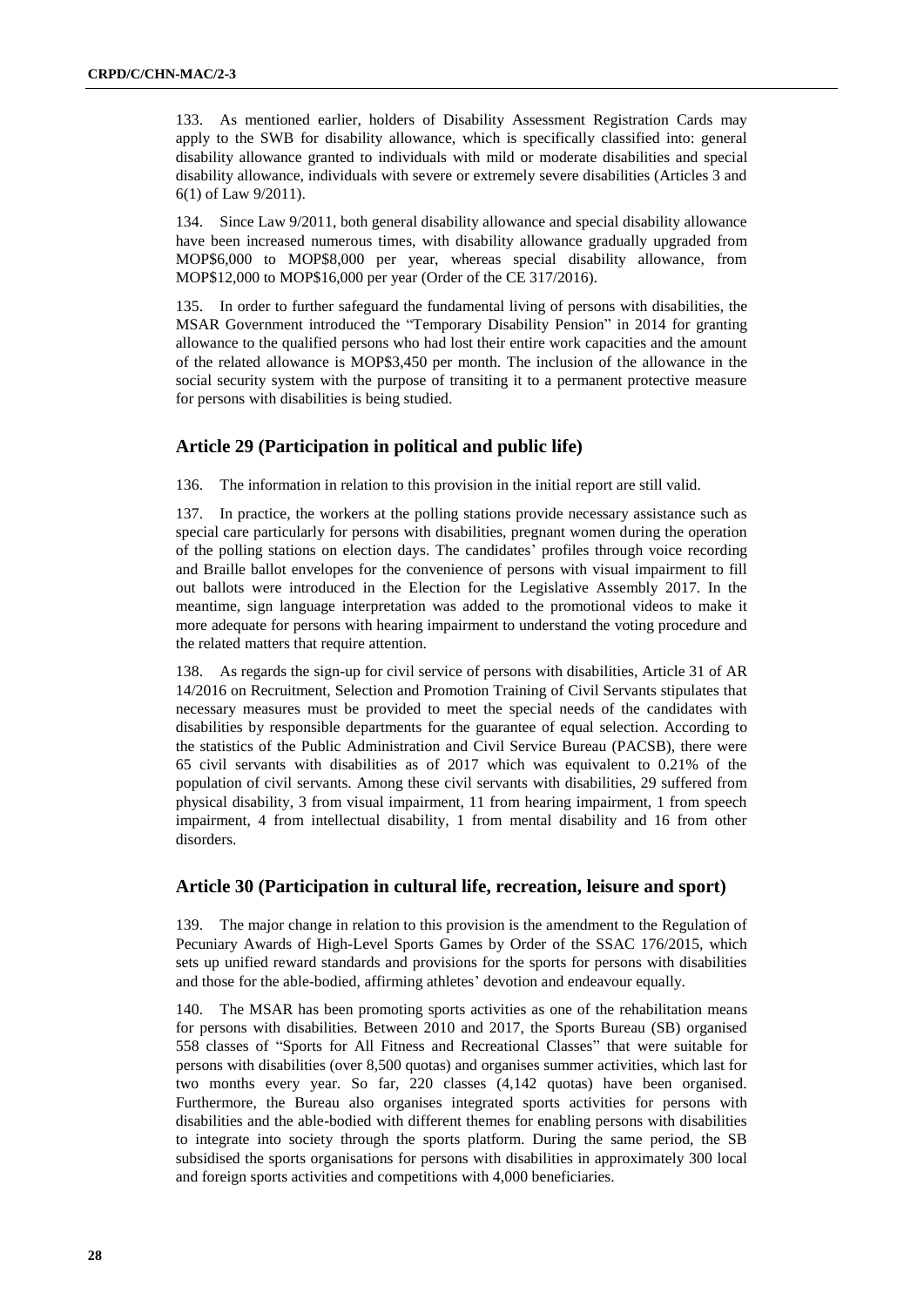141. As regards the participation of persons with disabilities in culture and art, the relevant activities organised by the MSAR Government are always free for persons with disabilities, with the pre-reservation of specific areas for them and assistance, including free transportation and guided tour services. Between 2010 and 2017, the Cultural Affairs Bureau subsidised or provided 140 performances or exchange activities, including concerts, dramas, dance performances, exhibitions, "Film Festival for Persons with Hearing Impairment" and applied universal accessible means, such as accessible subtitles, descriptive video services, theatrical interpretation, sign language interpretation for persons with disabilities.

# **IV. Specific Obligations**

#### **Article 31 (Statistics and data collection)**

142. The MSAR Government established the Assessment, Registration and Certification System for the Classification of the Type and Degree of Disability with the International Classification of Functioning, Disability and Health Model as the basis. Pursuant to Article 15 of the aforementioned model, the SWB must open a file for each interested party, with the inclusion of their identification information and assessment report. The content of the assessment report will enter the disability assessment database for the convenience of relevant government departments to configure welfare and services for persons with disabilities based on it and the data collected will serve as the fundamental norm for the enactment, monitoring and assessment of rehabilitation policies for the persistent optimisation of rehabilitation policies. There were 11,845 holders of Disability Assessment Registration Cards as of 2017 which was equivalent to 1.8% of the Macao population and which had increased by 704 people compared to 2011. The relevant data is shown in the following table.

| No. of Holders of Disability Assessment Registration Cards by Gender, Disability Type and Degree (As of 2017) |                                       |                    |                        |                      |                                   |         |         |                        |  |  |
|---------------------------------------------------------------------------------------------------------------|---------------------------------------|--------------------|------------------------|----------------------|-----------------------------------|---------|---------|------------------------|--|--|
| Type/Degree of<br>Disability                                                                                  | By Type<br><b>But Not</b><br>by Level | Mild<br>Disability | Moderate<br>Disability | Severe<br>Disability | Extremely<br>Severe<br>Disability | M       | F       | Total No.<br>of People |  |  |
| <b>Physical Disability</b>                                                                                    | 9                                     | 2 1 4 5            | 1 1 4 6                | 825                  | 189                               | 2 2 8 9 | 2 0 2 5 | 4 3 1 4                |  |  |
| Visual Impairment                                                                                             | 3                                     | 128                | 24                     | 159                  | 293                               | 308     | 299     | 607                    |  |  |
| <b>Hearing Impairment</b>                                                                                     | 18                                    | 702                | 914                    | 248                  | 539                               | 1 2 5 5 | 1 1 6 6 | 2421                   |  |  |
| Intellectual<br>Disability                                                                                    | 38                                    | 387                | 368                    | 235                  | 105                               | 625     | 508     | 1 1 3 3                |  |  |
| <b>Mental Disability</b>                                                                                      | 35                                    | 817                | 554                    | 922                  | 106                               | 1 1 0 3 | 1 3 3 1 | 2434                   |  |  |
| Speech Impairment                                                                                             | $\mathbf{0}$                          | 11                 | 6                      | 24                   | $\theta$                          | 37      | 4       | 41                     |  |  |
| <b>Multiple Disabilities</b>                                                                                  | 3                                     | 119                | 187                    | 323                  | 263                               | 485     | 410     | 895                    |  |  |
| <b>Total</b>                                                                                                  | 106                                   | 4 3 0 9            | 3 199                  | 2 7 3 6              | 1495                              | 6 102   | 5743    | 11 845                 |  |  |

*Source*: SWB.

*Remarks*: 1. By type but not by level: Pursuant to AR 3/2011, for children below 4, they will only be assessed by disability type. 2. For persons with multiple disabilities, the amount of disability subsidy will be granted according to their highest levels of disability.

| No. of Holders of Disability Assessment Registration Cards by Age Group (As of 2017) |                        |                      |                       |                            |                      |                             |                                        |              |  |  |
|--------------------------------------------------------------------------------------|------------------------|----------------------|-----------------------|----------------------------|----------------------|-----------------------------|----------------------------------------|--------------|--|--|
| Age Group                                                                            | Physical<br>Disability | Visual<br>Impairment | Hearing<br>Impairment | Intellectual<br>Disability | Mental<br>Disability | <i>Speech</i><br>Impairment | <i>Multiple</i><br><i>Disabilities</i> | Total<br>No. |  |  |
| 4 or Below                                                                           |                        |                      | 18                    | 38                         | 35                   |                             |                                        | 106          |  |  |
| $4 - 6$                                                                              |                        |                      |                       | 25                         | 59                   |                             | 13                                     | 112          |  |  |
| $7 - 17$                                                                             | 40                     | x                    | 38                    | 147                        | 117                  |                             | 119                                    | 469          |  |  |